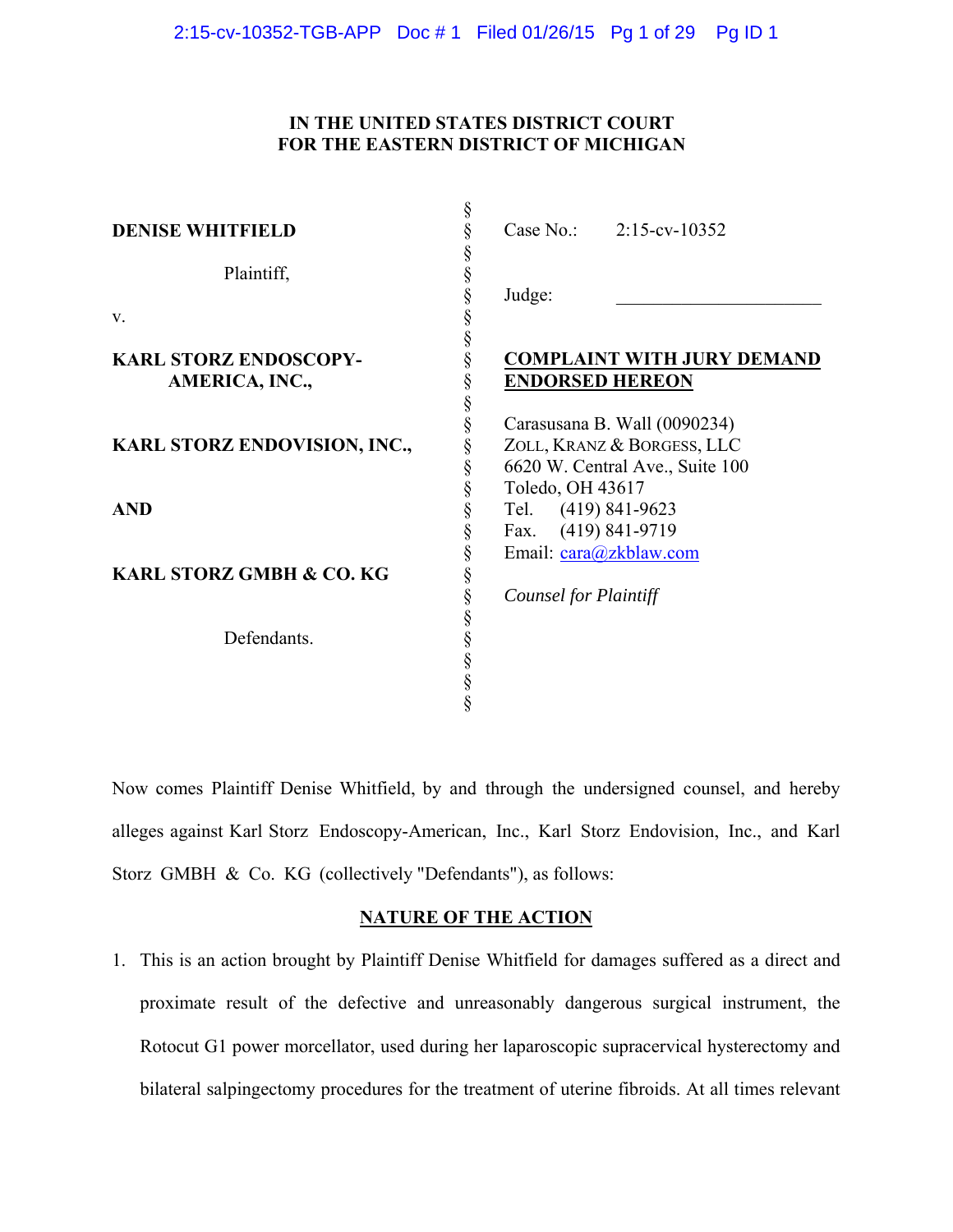# 2:15-cv-10352-TGB-APP Doc # 1 Filed 01/26/15 Pg 2 of 29 Pg ID 2

hereto, the Rotocut G1 was manufactured, designed, tested, packaged, labeled, produced, created, made, constructed, assembled, marketed, advertised, distributed and sold by Defendants.

2. As a result of the use of the Rotocut G1 on Plaintiff, she suffered injuries to her person including metastasized Stage 4 bone and breast. She must undergo extensive and difficult treatments for her advanced-stage cancer, including daily medications, regular injections and multiple rounds of radiation therapy. Plaintiff has experienced the ill-effects of both her cancer and cancer treatments including, but not limited to, fatigue, body pain, joint pain, stiffness, inflammation, swelling, insomnia, and gastrointestinal distress.

#### **PARTIES**

- 3. At all times relevant hereto, Plaintiff Denise Whitfield resided at 2797 West 8 Mile Road, Detroit, MI, 48203.
- 4. Defendant Karl Storz Endoscopy-America, Inc. (hereinafter "KS Endoscopy"), is a California corporation with its principal place of business at 2151 E. Grand Avenue, El Segundo, CA, 0245. Upon information and belief, Defendant KS Endoscopy is responsible for the sales, marketing and distribution of products in the United States for Defendant Karl Storz GMBH & Co.KG, including the Rotocut G1 power morcellator.
- 5. At all relevant times, Defendant KS Endoscopy has transacted and conducted business in the State of Michigan and derived substantial revenue from interstate commerce.
- 6. Defendant Karl Storz Endovision, Inc. (hereinafter "KS Endovision"), is a Massachusetts corporation with its principal place of business at 91 Carpenter Hill, Charlton, MA, 01507. Upon information and belief, Defendant KS Endovision is responsible for the manufacturing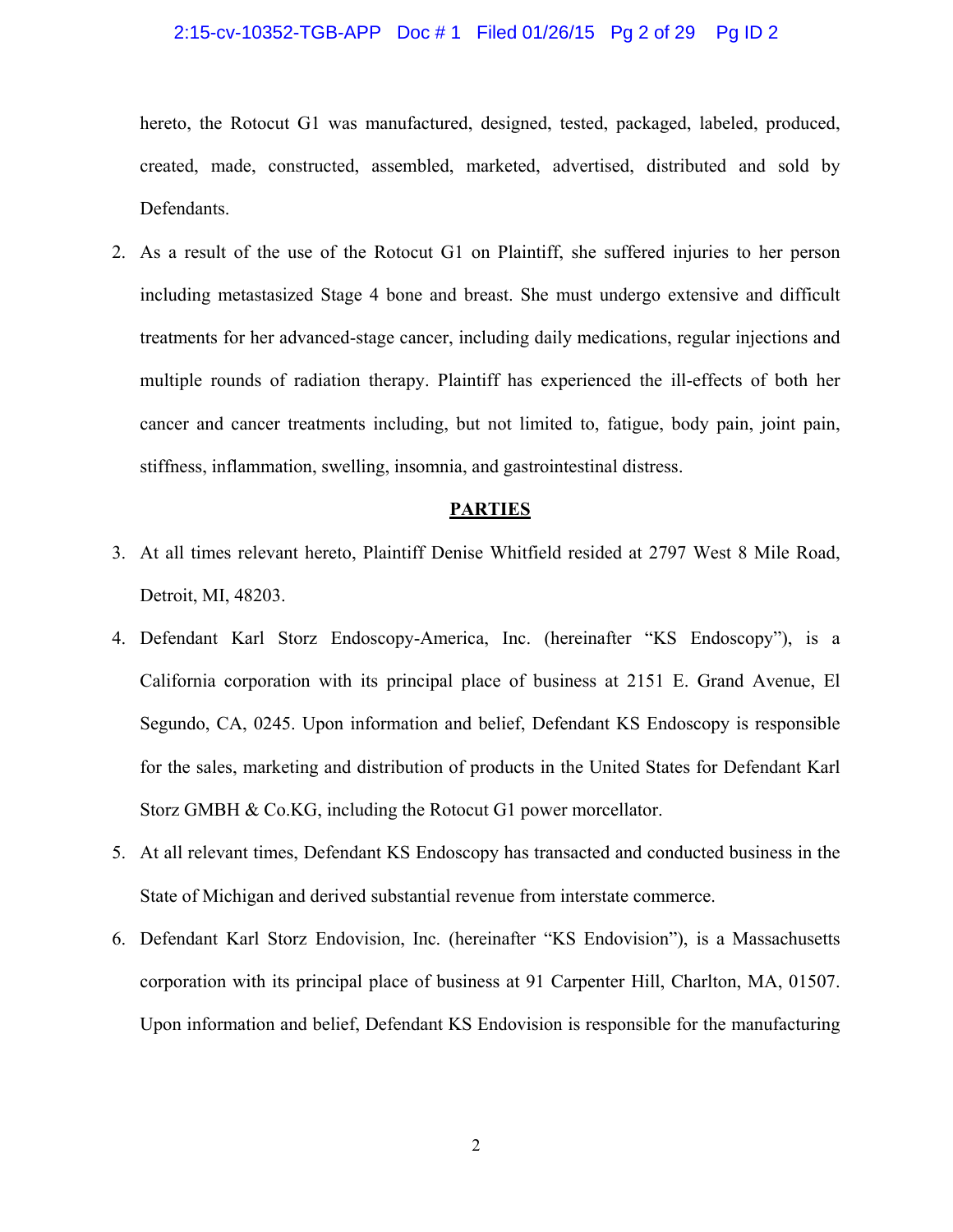# 2:15-cv-10352-TGB-APP Doc # 1 Filed 01/26/15 Pg 3 of 29 Pg ID 3

of Karl Storz instruments distributed in the United States, including the Rotocut G1 power morecellator.

- 7. At all relevant times, Defendant KS Endovision has transacted and conducted business in the State of Michigan and derived substantial revenue from interstate commerce.
- 8. Defendant Karl Storz GMBH & Co. KG, (hereinafter "Karl Storz") is a foreign entity organized in Germany with its principal place of business at Dr. Karl-Storz-Straße 34, 78532 Tuttlingen, Germany. Upon information and belief, Defendant Karl Storz is the parent company of Karl Storz Endovision, Inc., and Karl Storz Endoscopy-America, Inc. and together with the other Defendants, Karl Storz is responsible for the design, production, marketing, and sale and all information for Karl Storz products, including the Rotocut G1 power morcellator.
- 9. At all relevant times, Defendant Karl Storz has transacted and conducted business in the State of Michigan and derived substantial revenue from interstate commerce.
- 10. Upon information and belief, Defendants KS Endoscopy and KS Endovision have purposefully availed themselves of the benefits of doing business in Michigan through manufacturing, designing, labeling, marketing, distributing, supplying and/or selling, the Rotocut G1 power morcellator, and by placing it into the stream of commerce for those purposes, and by promoting, selling and intending its use for the surgery of Plaintiff in Michigan. As Defendants KS Endoscopy and KS Endovision are the alter egos of Defendants Karl Storz, all of the above activities are imputed to Defendants Karl Storz as well.
- 11. Upon information and belief, Defendants John Doe Entities 1 through 10 (the "Doe Defendants") are corporations or other business entities, the names and addresses of which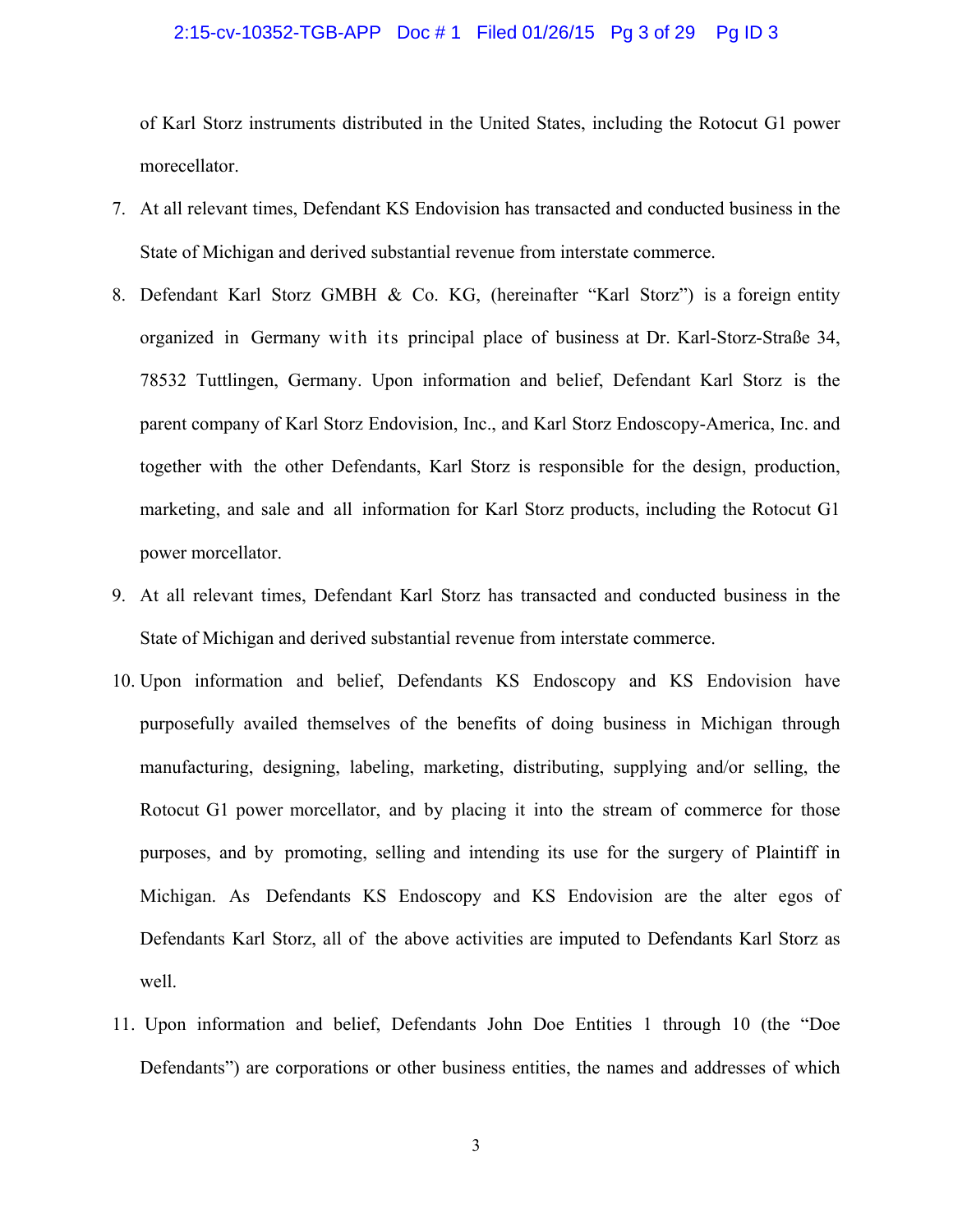# 2:15-cv-10352-TGB-APP Doc # 1 Filed 01/26/15 Pg 4 of 29 Pg ID 4

are unknown, who were involved in the business of developing, designing, licensing, manufacturing, distributing, selling, marketing, promotion and/or introducing into interstate commerce, either directly or indirectly through third parties, subsidiaries or related entities, the Rotocut G1 power morecellator.

- 12. In the interest of clarity, this complaint refers to Defendant KS Endoscopy, Defendant KS Endovision, Defendant Karl Storz and Doe Defendants as "Defendants."
- 13. Defendants do business in Michigan, where Plaintiff underwent her operation during which the Rotocut G1 power morecellator was used, through the sales of the Rotocut G1 and other medical devices and instruments in the state.
- 14. At all times relevant, Defendants were engaged in the business of developing, designing, licensing, manufacturing, distributing, selling, marketing, promoting and/or introducing into interstate commerce, either directly or indirectly through third parties, subsidiaries or related entities, the Rotocut G1 power morcellator.
- 15. At all times alleged herein, Defendants include and included any and all parents, subsidiaries, affiliates, divisions, franchises, partners, joint venturers, and organizational units of any kind, their predecessors, successors and assigns and their officers, directors, employees, agents, representatives and any and all other persons acting on their behalf.
- 16. At all times herein mentioned, each of the Defendants was the agent, servant, partner, predecessors in interest, aider and abettor, co-conspirator and joint venturer of each of the remaining Defendants herein and was at all times operating and acting with the purpose and scope of said agency, service, employment, partnership, conspiracy and joint venture.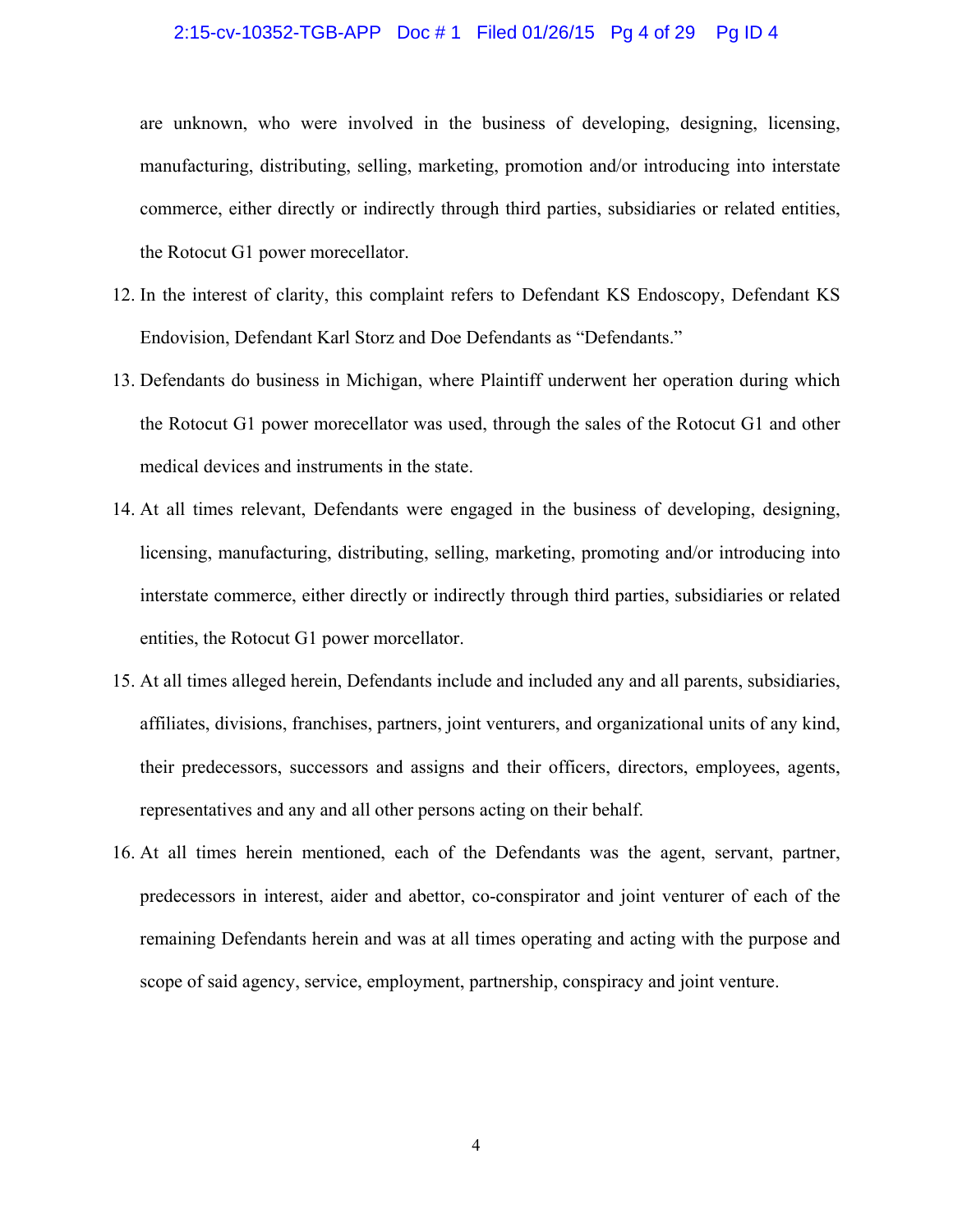#### **JURISDICTION AND VENUE**

- 17. This Court has jurisdiction over this action pursuant to 28 U.S.C.A. § 1332, as there is complete diversity of citizenship between Plaintiff and Defendants, and the amount in controversy exceeds \$75,000, exclusive of interest and costs.
- 18. Venue is proper in the Eastern District of Michigan pursuant to 28 U.S.C.A. § 1391, as a substantial part of the events giving rise to these claims occurred within this district, including the sale and use of the Rotocut G1 power morcellator on the Plaintiff, as well as Plaintiff's resulting injuries.
- 19. The Court has personal jurisdiction over Defendants consistent with the Michigan and United States Constitutions and pursuant to Michigan Compiled Law 600.705, because Defendants transacted business in Michigan and caused tortious injury in Michigan by an act or omission outside Michigan by virtue of Defendants' regularly conducted business in Michigan from which they respectively derive substantial revenue. Defendants do substantial business in the State of Michigan and within the Eastern District of Michigan, advertise in this district, and receive substantial compensation and profits from sales of the Rotocut G1 power morcellator within this District.
- 20. Defendants expected or should have expected that their business activities could or would have consequences within the State of Michigan, as well as throughout the United States.

#### **FACTS**

21. Power morcellators are medical instruments used in different types of laparoscopic surgeries, including procedures to treat uterine fibroids. Power morcellators are used to cut and shred tissue to facilitate the tissue's removal through small incisions.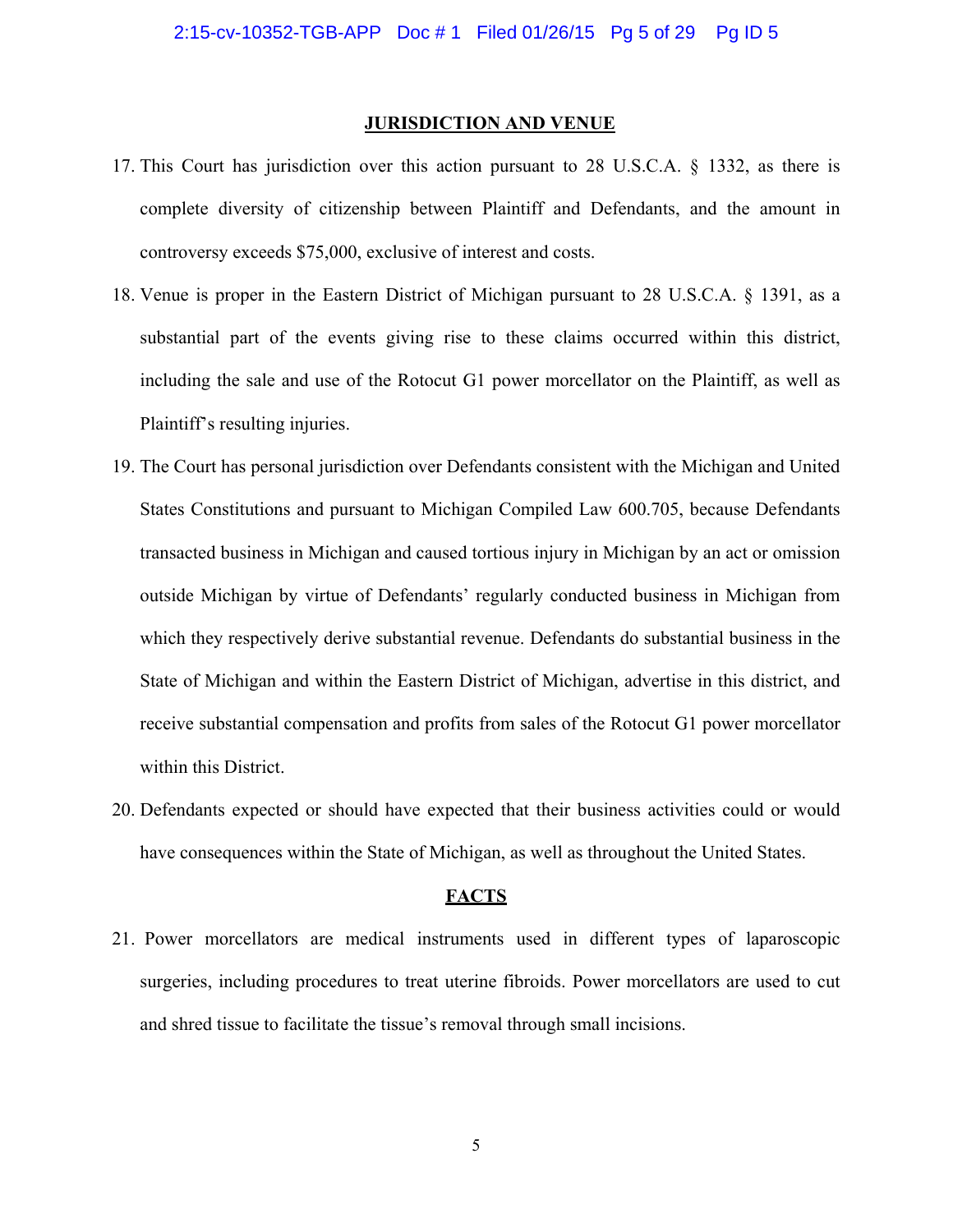- 22. On July 27, 2006, Defendants received 510(k) clearance by the FDA for its Rotocut G1 Electromechanical Morcellator, describing it as a "motorized, reusable surgical device system, intended for the morcellation and extracting tissue during laparoscopic procedures in general surgery, gynecology and urology."
- 23. Defendants promoted their device as a safe and effective tool for its intended use, including the treatment of uterine fibroids. Defendants, however, knew or should have known of about the risks of morcellation surgery, including subsequent development of cancer outside the uterus.
- 24. On April 17, 2014, the FDA issued a safety communication discouraging the use of laparoscopic power morcellation during hysterectomy or myomectomy for uterine fibroids, stating that "If laparoscopic power morcellation is performed in women with unsuspected uterine sarcoma, there is a risk that the procedure will spread the cancerous tissue within the abdomen and pelvis, significantly worsening the patient's likelihood of long-term survival." The FDA discouraged this practice because of this risk and the fact that "there is no reliable method for predicting whether a women with fibroids may have a uterine sarcoma."
- 25. On November 24, 2014, the FDA updated its prior safety communication regarding power morcellators. Rather than merely discouraging power morcellation in the treatment of uterine fibroids, the FDA now warns against "the use of laparoscopic power morcellators in the majority of women undergoing myectomy or hysterectomy for treatment of fibroids."
- 26. The FDA stated that "if laparoscopic power morcellation is performed in women with unsuspected uterine sarcoma [a type of cancer], there is a risk that the procedure will spread the cancerous tissue within the abdomen and pelvis**, significantly worsening the patient's long-term survival**." [emphasis added]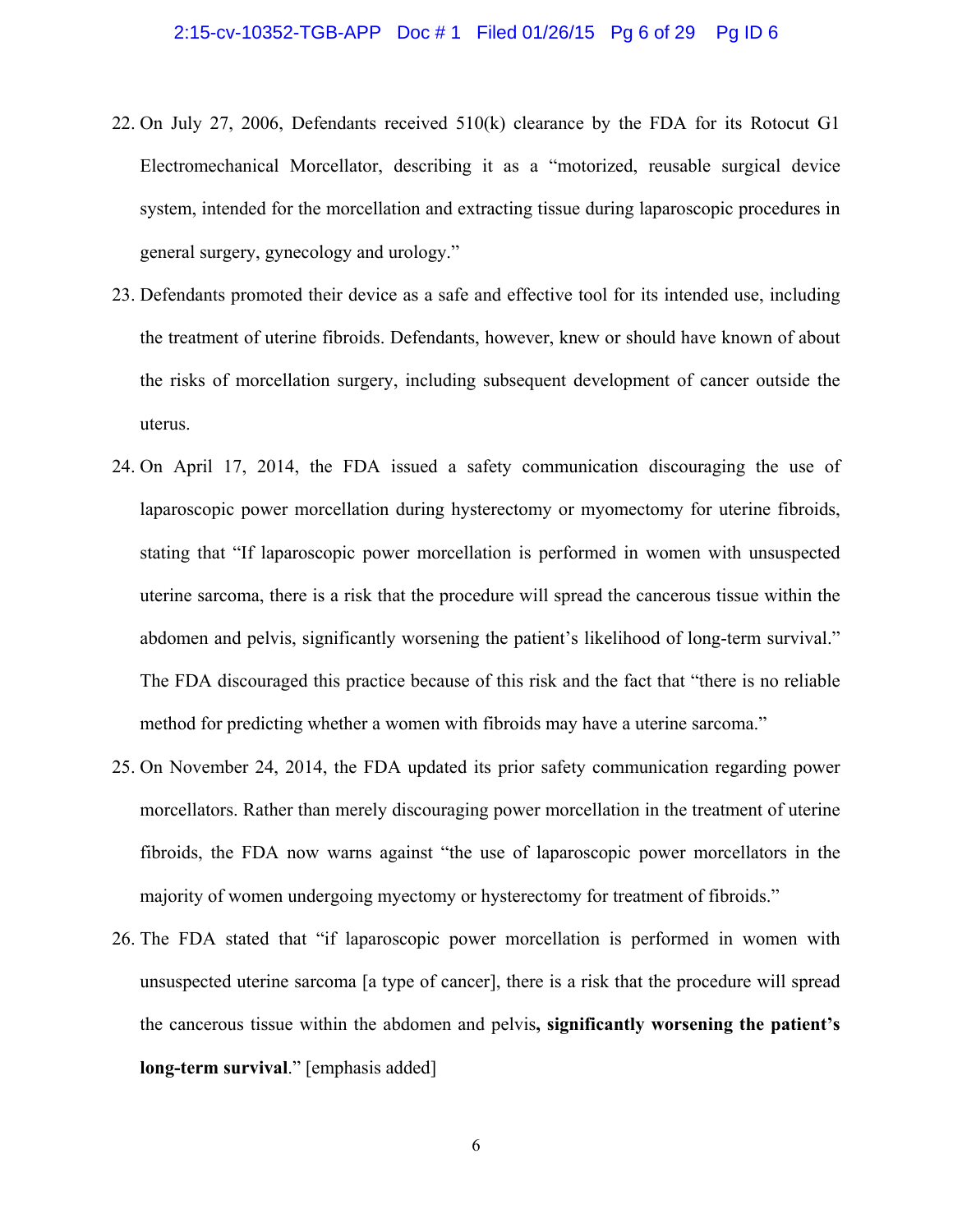# 2:15-cv-10352-TGB-APP Doc # 1 Filed 01/26/15 Pg 7 of 29 Pg ID 7

- 27. Despite Defendants' knowledge of the risks of morcellation surgery, they failed to adequately warn about the true risk of dissemination of cancerous cells, subsequent development of cancer outside the uterus and the possible need for radiation treatment following the use of the Rotocut G1 power morcellator.
- 28. Defendants also failed to provide and manufacture an instrument safe for its intended use.
- 29. The Defendants designed, manufactured, marketed, and sold the Rotocut G1 power morcellator for uterine surgery, specifically for cuffing, shredding, and removing the uterus and uterine fibroids. Defendants therefore knew of and intended the use of their morcellator for surgical cases such as Plaintiff's surgery. The 510(k) Summary of Safety and Effectiveness submitted to the FDA by Defendants on or about July 27, 2006, states:

Indication: The ROTOCUT G1 Electromechanical Morcellator in conjunction with the UNIDRWE GYN control unit is a motorized unit for morcellating and extracting tissue during laparoscopic procedures in general surgery, *gynecology including the removal or myomas [fibroids] and hysterectomy, and in urology including nephrectomy. (emphasis added)* 

30. Reasonable and feasible alternative designs existed, including the surgical tissue bag and method, which has been available since 1991, long before the Rotocut G1 power morcellator was marketed and used. Defendants knew or should have known that use of the tissue bag could prevent the spread of malignant cells to healthy tissue in the body cavity, yet failed to require concomitant use of the bag, or warn that failure to use the tissue bag can lead to subsequent development of cancer outside the uterus.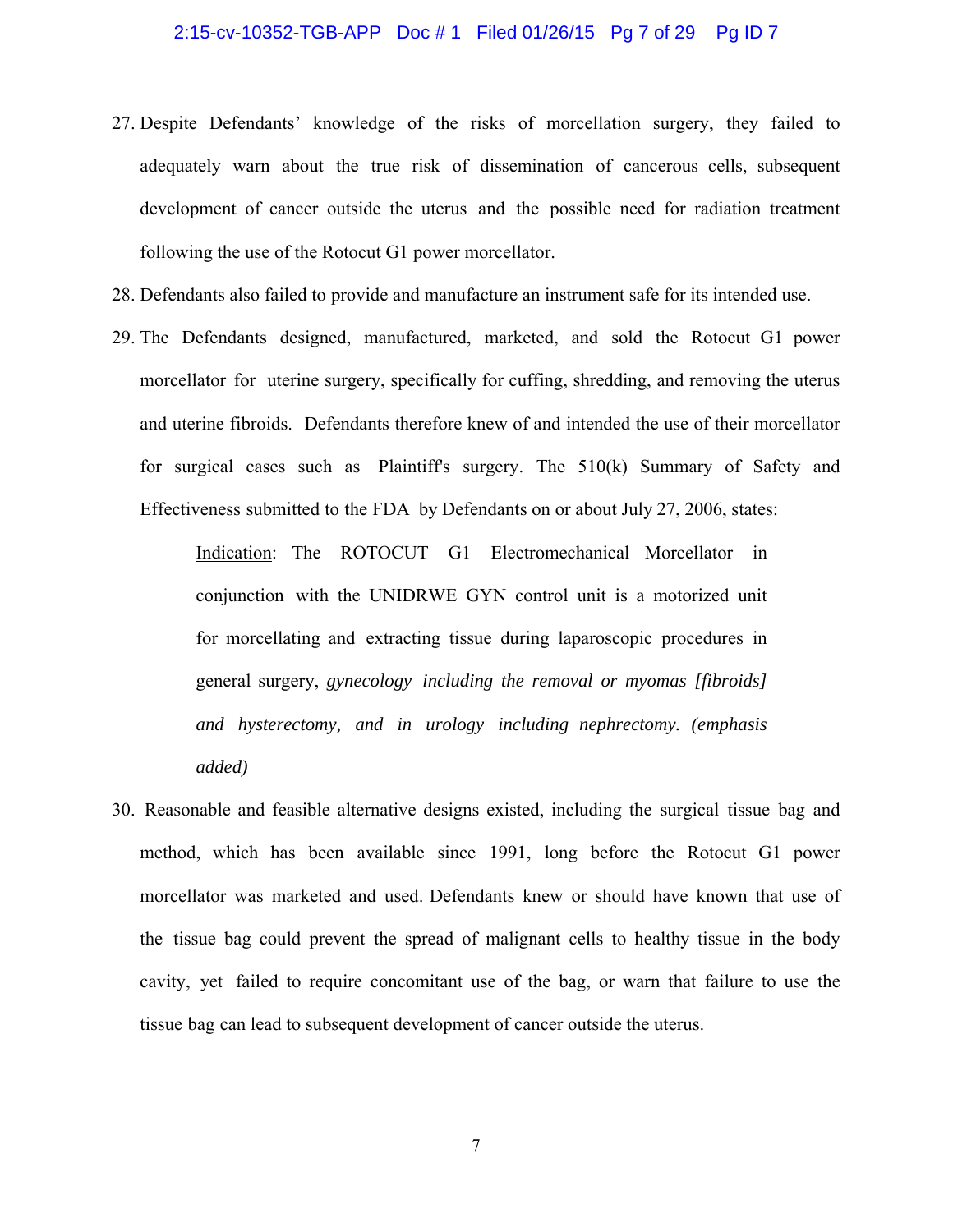# 2:15-cv-10352-TGB-APP Doc # 1 Filed 01/26/15 Pg 8 of 29 Pg ID 8

- 31. Because of Defendants' failure to adequately warn surgeons of the risk of morcellator use and Defendants' failure to adequately recommend, require or provide a safe, closed system tissue bag for use with the Rotocut G1 power morcellator to prevent dissemination of an unsuspected cancer, Plaintiff suffered injury, including metastasized bone and breast cancer.
- 32. Upon information and believe, as of the current date, Defendants' Rotocut G1 power morcellator remains on the market and in use.
- 33. On June 14, 2011, Plaintiff underwent surgical procedures known as laparoscopic supracervical hysterectomy and bilateral salpingectomy for the treatment of uterine fibroids. Upon information and belief, during this procedure the surgeon used the Rotocut G1 power morcellator on the Plaintiff for tissue morcellation.
- 34. The surgeon who performed the surgery utilized the Rotocut G1 power morcellator to cut, shred, and remove Plaintiff's fibroid and uterus. The use of the Rotocut G1 power morcellator in cutting, shredding, and removing the uterus and fibroid(s) from Plaintiff resulted in the development of cancer outside the uterus.
- 35. Upon information and belief, Plaintiff underwent a mammogram examination in 2013 that did not show any signs of cancer.
- 36. On or about July 17, 2014, Plaintiff was admitted to the hospital through the emergency room for spinal surgery. However, during this stay, Plaintiff's cancer was discovered and she was diagnosed with Stage 4, metastasized bone and breast cancer.
- 37. As a result of the use of the Rotocut G1 power morcellator, Plaintiff developed Stage 4 bone and breast cancer, and has had to undergo extensive and intensive therapies for the treatment and management of her advanced-stage cancer. This treatment includes daily hormone medications, regular injections of medications by her physicians and multiple ten-week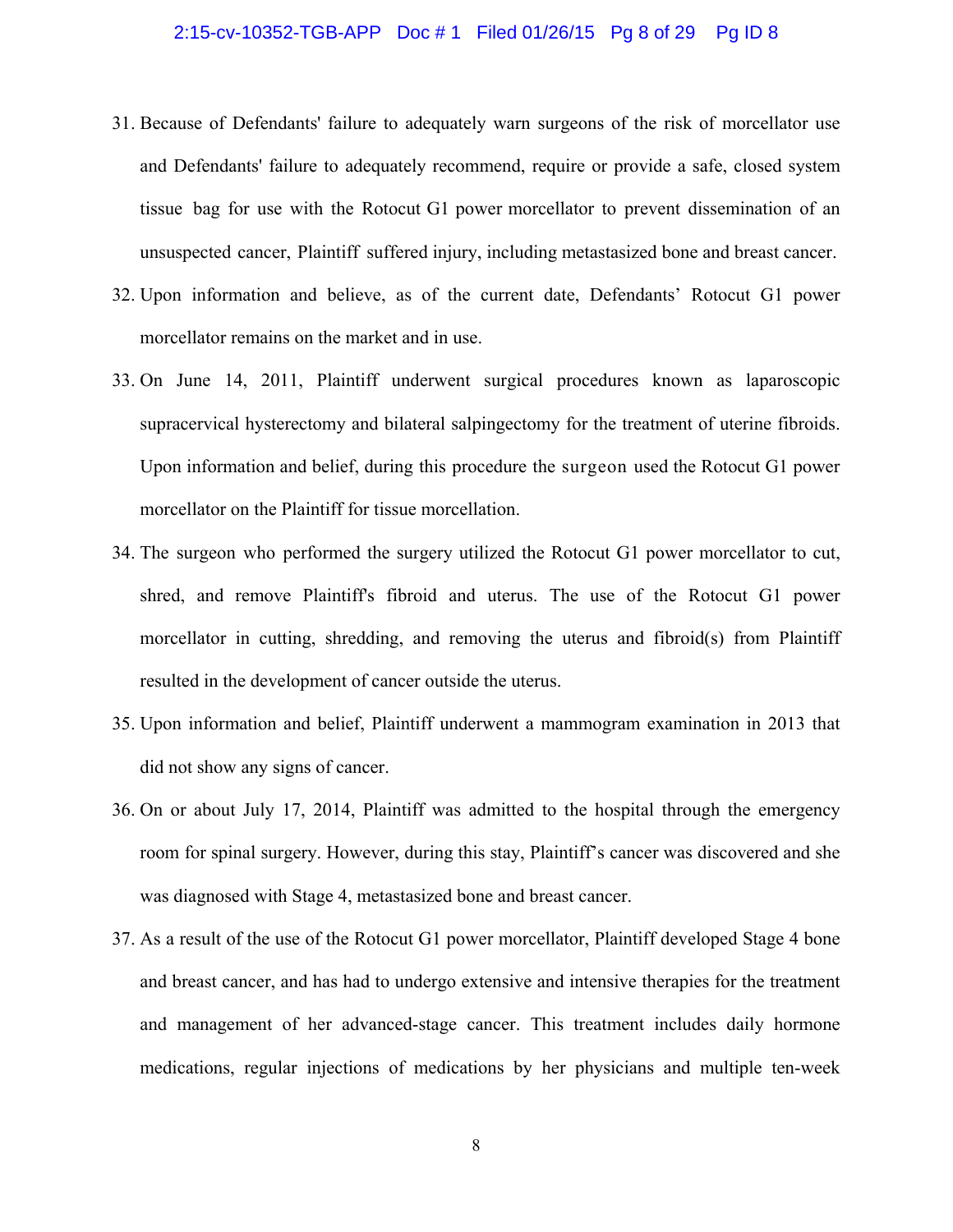# 2:15-cv-10352-TGB-APP Doc # 1 Filed 01/26/15 Pg 9 of 29 Pg ID 9

rounds of radiation therapy. Fibroid removal surgery without use of a morcellator generally poses almost no danger of dissemination of cancerous cells, subsequent development of cancer outside the uterus and/or upstaging of cancer.

- 38. Defendants knew, or should have known, of the risk of disseminating unsuspected/undiagnosed cancerous cells and subsequent development of cancer outside the uterus with the normal and customary use of the Rotocut G1 power morcellator and failed to properly communicate those risks to physicians and/or patients.
- 39. Plaintiff has experienced the ill-effects of both her cancer and the cancer treatments including, but not limited to, fatigue, body pain, joint pain, stiffness, inflammation, swelling, insomnia, and gastrointestinal distress. Without the Rotocut G1 power morcellator, she would not have developed Stage 4 bone and breast cancer.
- 40. The Plaintiff, as a result of the having to undergo this radiation treatment, has incurred out of pocket expenses for treatment. Not only does Plaintiff now face a shortened life-expectancy, but she must also regularly visit her oncologist and physicians to undergo a battery of treatment and tests for the remainder of her life.
- 41. Had Plaintiff known that she would develop Stage 4, metastasized breast and bone cancer, she would not have chosen to undergo morcellation.

#### **COUNT ONE: NEGLIGENCE**

- 42. The allegations above are incorporated by reference to support this Count.
- 43. The Defendants owed a duty to manufacture, compound, label, market, distribute, and supply and/or sell products, including instruments for uterine morcellation, specifically the Rotocut G1 power morcellator, in such a way as to avoid harm to persons upon whom they are used, such as Plaintiff herein, and to refrain from such activities following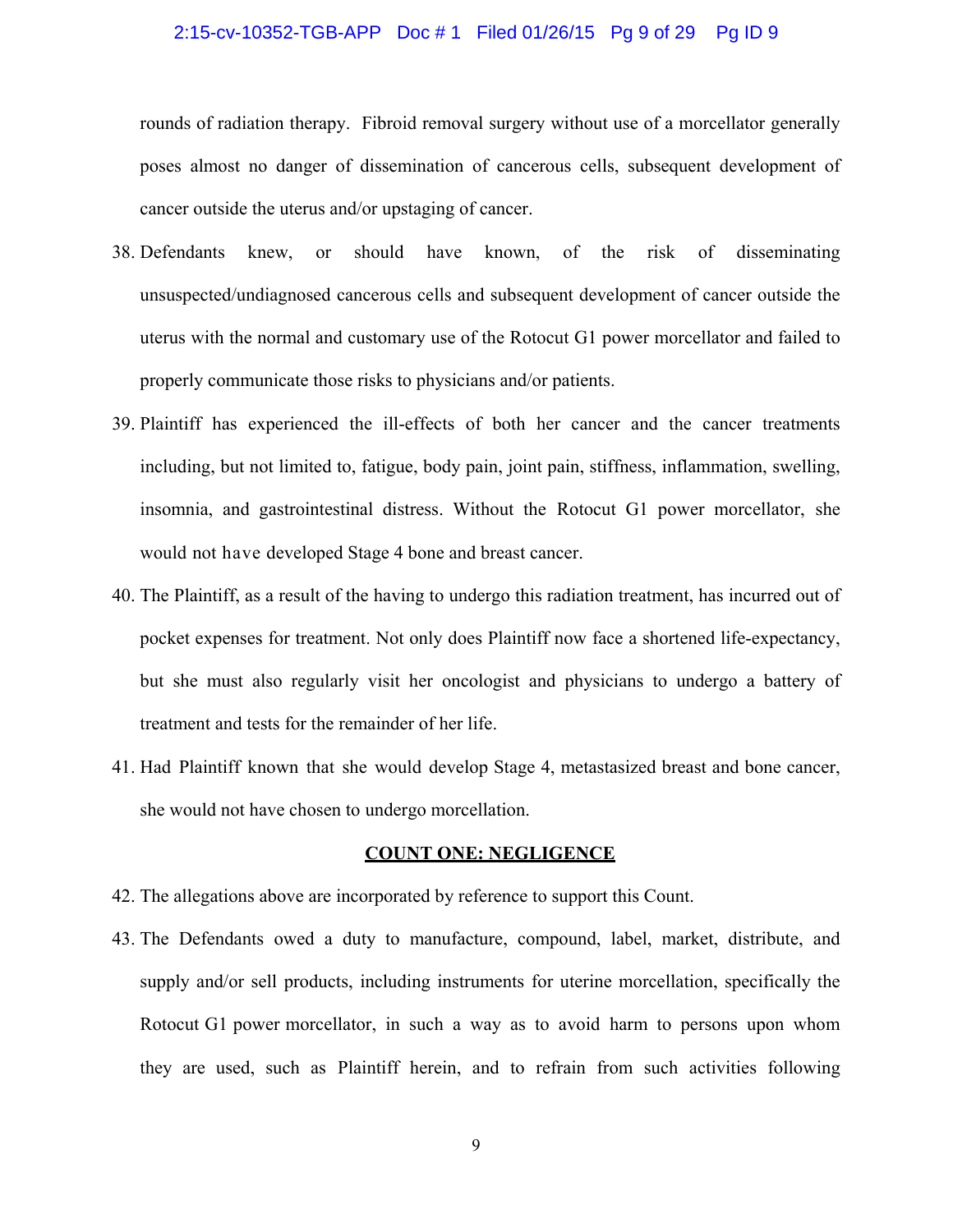#### 2:15-cv-10352-TGB-APP Doc # 1 Filed 01/26/15 Pg 10 of 29 Pg ID 10

knowledge and/or constructive knowledge that such product is harmful to persons upon whom it is used.

- 44. Defendants owed a duty to warn of the hazards and dangers associated with the use of its products for patients such as Plaintiff herein, so as to avoid harm.
- 45. Defendants placed Rotocut G1 power morcellator into the stream of commerce with wanton and reckless disregard for the public safety.
- 46. Defendants knew and, in fact, advertised and promoted the use of Rotocut G1 power morcellator despite their failure to test or otherwise determine the safety and efficacy of such use. As a direct and proximate result of the Defendants' widespread promotional activity, physicians began commonly utilizing this product.
- 47. Despite the fact that evidence existed that the use of Rotocut G1 power morcellator was dangerous and likely to place users at serious risk to their health, Defendants failed to disclose and warn of the health hazards and risks associated with the Rotocut G1 power morcellator and in fact acted to deceive the medical community and public at large, including all potential users of Rotocut G1 power morcellator by promoting it as safe and effective for its intended use.
- 48. Defendants knew or should have known that physicians and other healthcare providers began commonly using this device as a safe and effective tool for uterine surgery despite its lack of efficacy and potential for serious permanent side effects.
- 49. There are comparative products on the market with safer alternative designs in that they provide equal or greater efficacy and far less risk.
- 50. Defendants, acting by and through their authorized divisions, subsidiaries, agents, servants, and employees, were guilty of carelessness, recklessness, negligence, gross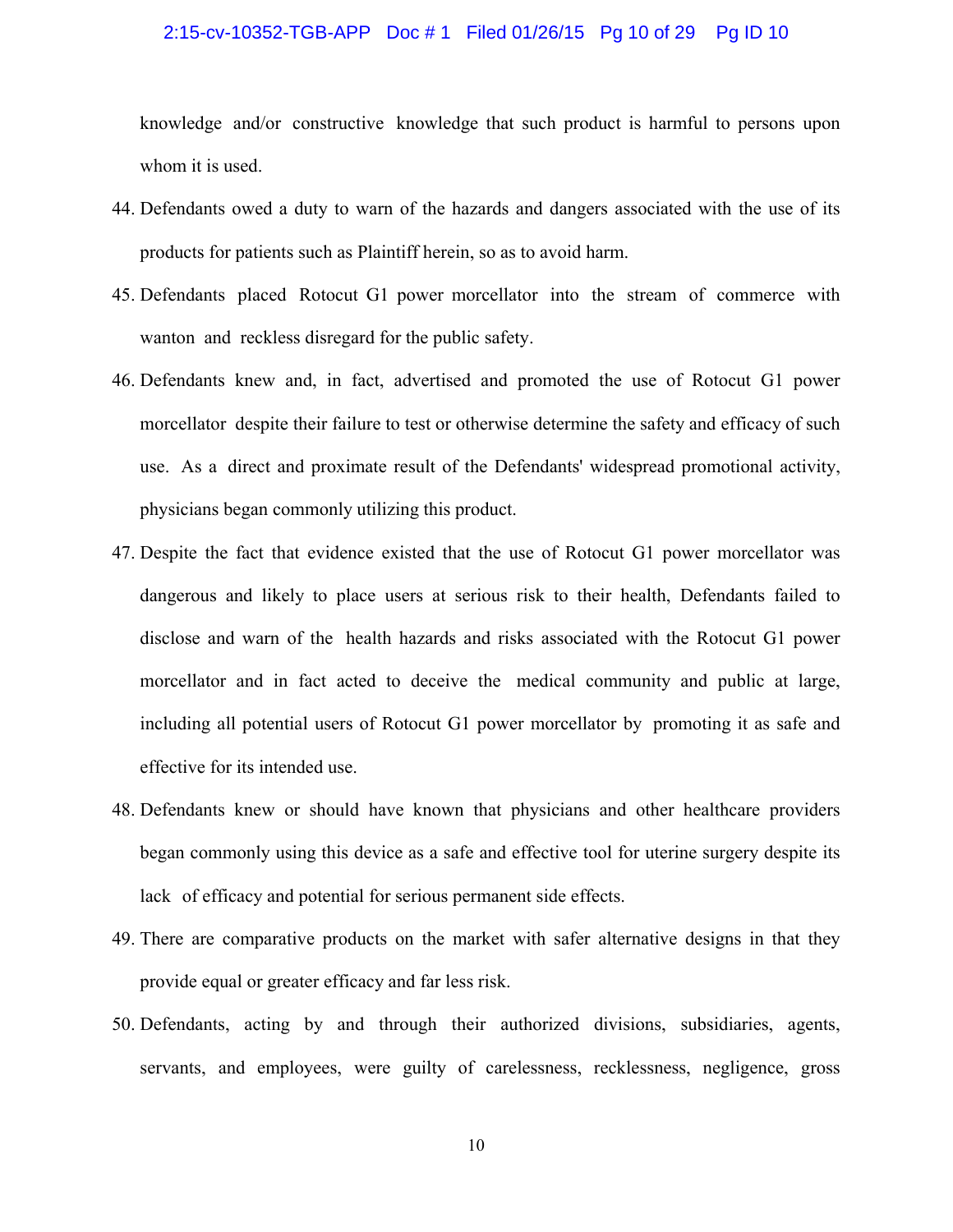# 2:15-cv-10352-TGB-APP Doc # 1 Filed 01/26/15 Pg 11 of 29 Pg ID 11

negligence and willful, wanton, outrageous and reckless disregard for human life and safety in manufacturing, designing, labeling, marketing, distributing, supplying and/or selling and/or placing into the stream of commerce, the Rotocut G1 power morcellator, both generally and in the following particular respects:

- a. failing to conduct adequate and appropriate testing of instruments such as the Rotocut G1 power morcellator, specifically including, but not limited to, products used for uterine morcellation;
- b. putting products used for uterine morcellation such as the Rotocut G1 power morcellator on the market without first conducting adequate testing to determine possible side effects;
- c. putting products used for uterine morcellation such as the Rotocut G1 power morcellator on the market without adequate testing of its dangers to humans;
- d. failing to recognize the significance of their own and other testing of, and information regarding, products used for uterine morcellation, such as the Rotocut G1 power morcellator, which testing evidenced such products potential harm to humans;
- e. failing to respond promptly and appropriately to their own and other testing of, and information regarding products used for uterine morcellation, such as the Rotocut G1 power morcellator which indicated such products' potential harm to humans;
- f. failing to promptly and adequately warn of the potential of the products used for uterine morcellation to be harmful to humans;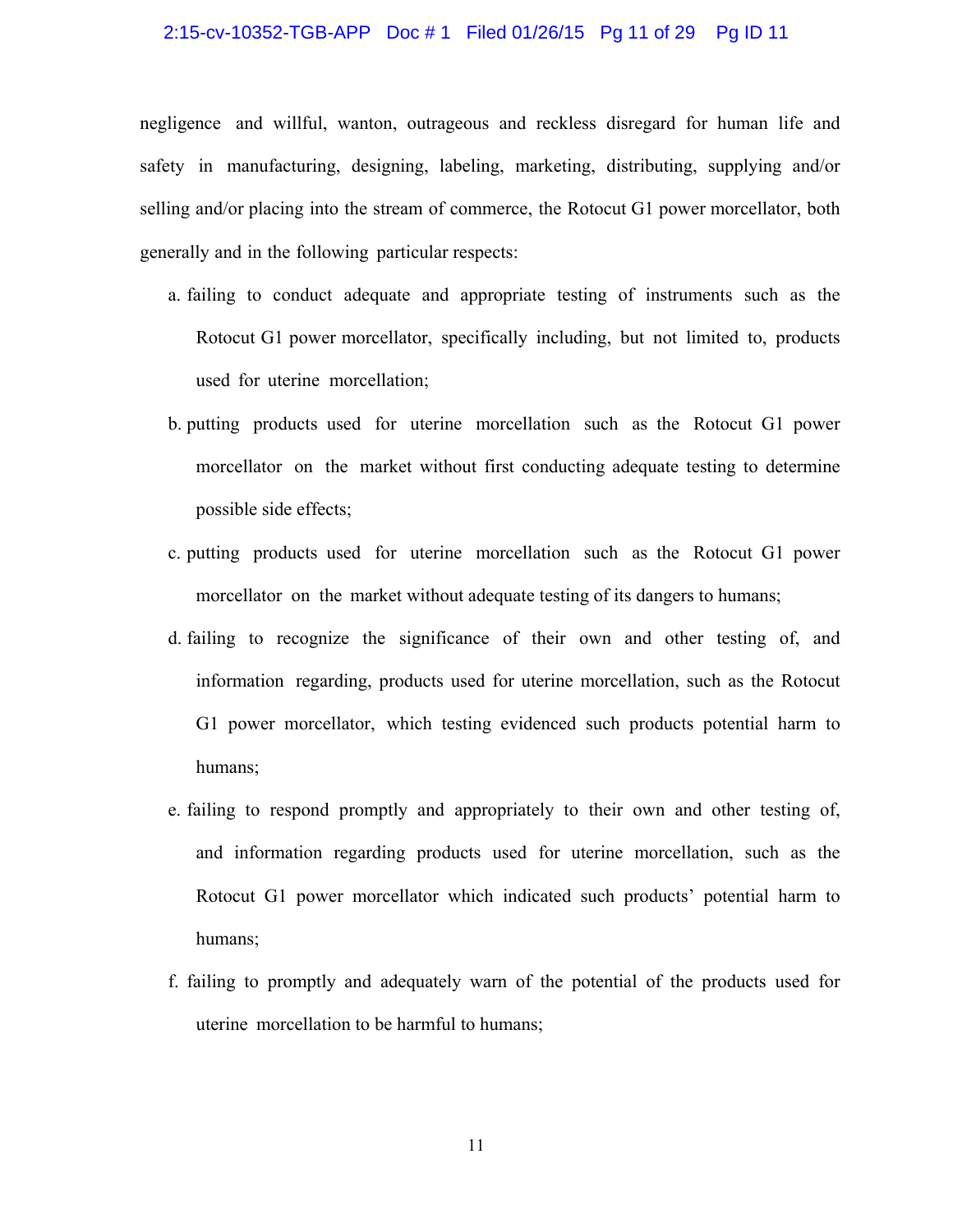# 2:15-cv-10352-TGB-APP Doc # 1 Filed 01/26/15 Pg 12 of 29 Pg ID 12

- g. failing to promptly and adequately warn of the potential for the metastases of cancer when using products used for uterine morcellation, such as the Rotocut G1 power morcellator;
- h. failing to promptly, adequately, and appropriately recommend testing and monitoring of patients upon whom products used for uterine morcellation in light of such products potential harm to humans;
- i. failing to properly, appropriately, and adequately monitor the post-market performance of products used for uterine morcellation and such products effects on patients;
- j. concealing their full knowledge and experience regarding the potential that products used for uterine morcellation, specifically the Rotocut G1 power morcellator, are harmful to humans;
- k. promoting, marketing, advertising and/or selling products used for uterine morcellation such as the Rotocut G1 power morcellator, for use on patients given their knowledge and experience of such products' potential harmful effects;
- l. failing to withdraw products used for uterine morcellation from the market, restrict its use and/or warn of such products' potential dangers, given their knowledge of the potential for its harm to humans;
- m. failing to fulfill the standard of care required of a reasonable, prudent, minimally invasive gynecological surgical products manufacturer engaged in the manufacture of said products, specifically including products used for uterine morcellation such as the Rotocut G1 power morcellator;
- n. placing and/or permitting the placement of the products used for uterine morcellation, specifically the Rotocut G1 power morcellator, into the stream of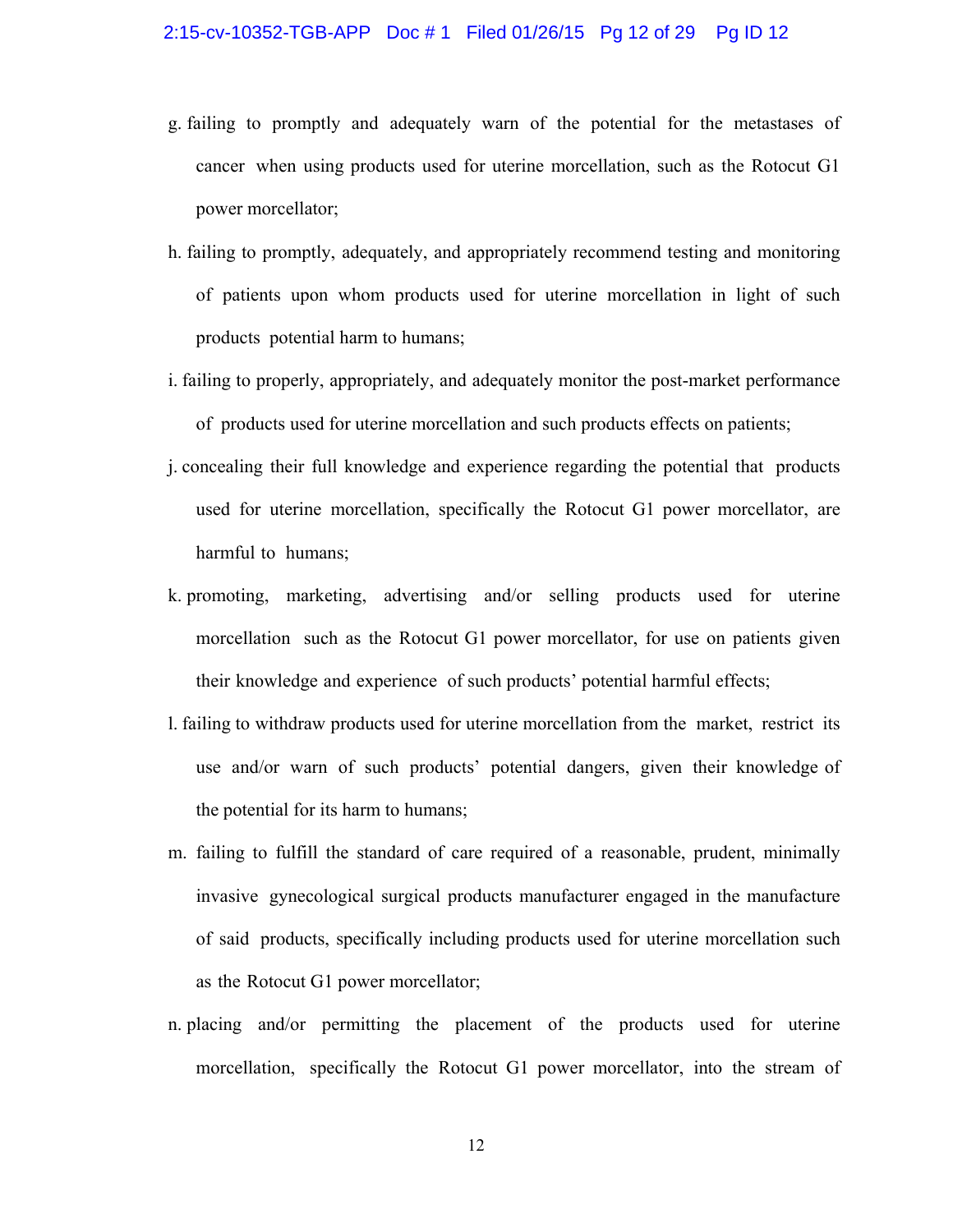# 2:15-cv-10352-TGB-APP Doc # 1 Filed 01/26/15 Pg 13 of 29 Pg ID 13

commerce without warnings of the potential for said products to be harmful to humans and/or without properly warning of said products' dangerousness;

- o. failing to disclose to the medical community in an appropriate and timely manner, facts relative to the potential of the products used for uterine morcellation, including the Rotocut G1 power morcellator, to be harmful to humans;
- p. failing to respond or react promptly and appropriately to reports of products used for uterine morcellation causing harm to patients, including the Rotocut G1 power morcellator;
- q. disregarding the safety of users and consumers of products used for uterine morcellation, including Plaintiff herein, under the circumstances by failing adequately to warn of said products' potential harm to humans;
- r. disregarding the safety of users and consumers of the products used for uterine morcellation, including plaintiff herein, and/or her physicians' and/or hospital, under the circumstances by failing to withdraw said products from the market and/or restrict their usage;
- s. disregarding publicity, government and/or industry studies, information, documentation and recommendations, consumer complaints and reports and/or other information regarding the hazards of the products used for uterine morcellation and their potential harm to humans;
- t. failing to exercise reasonable care in informing physicians and/or hospitals using the products used for uterine morcellation about their own knowledge regarding said products' potential harm to humans;
- u. failing to remove products used for uterine morcellation from the stream of commerce;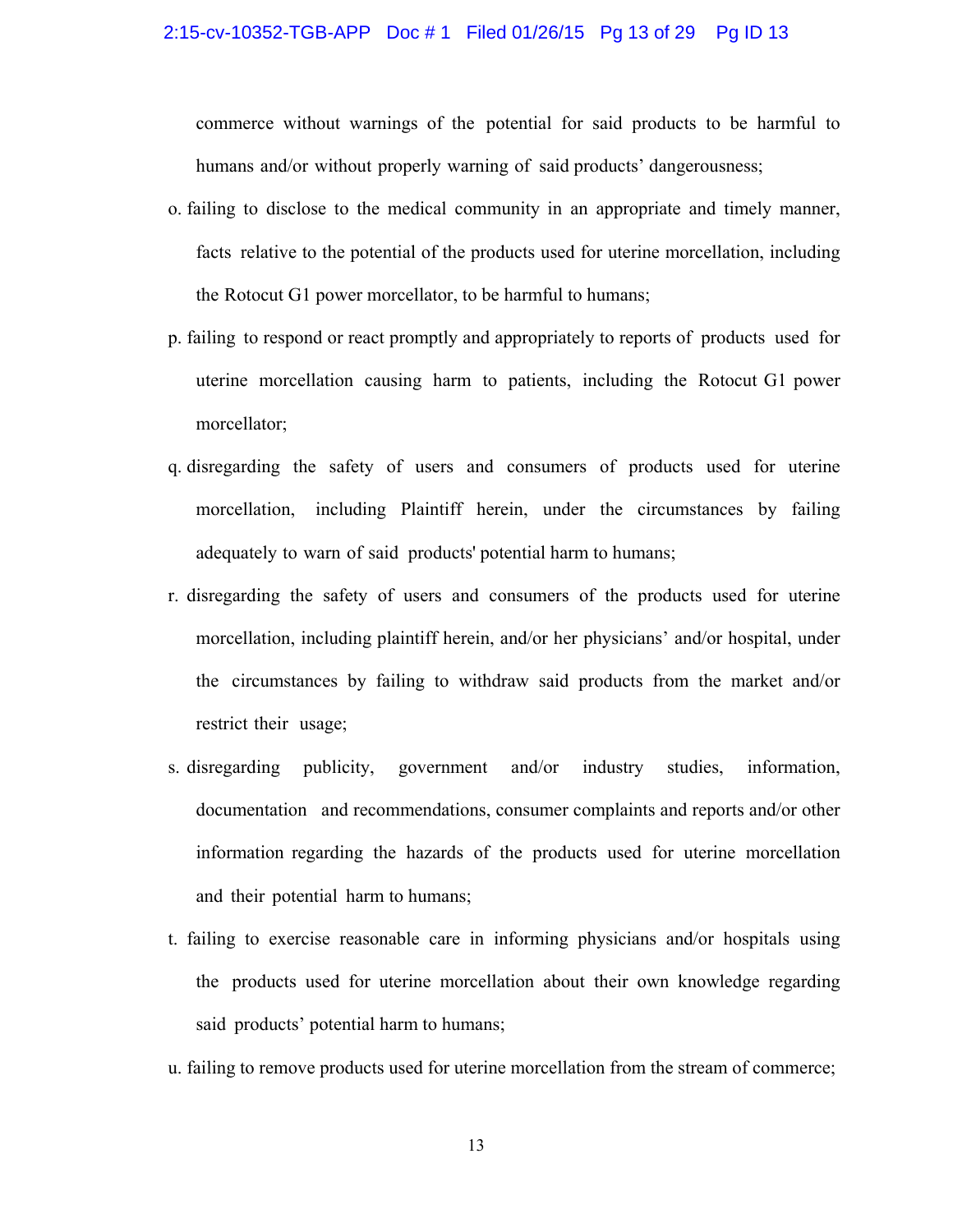- v. failing to test products used for uterine morcellation properly and/or adequately so as to determine its safety for use;
- w. promoting the products used for uterine morcellation as safe and/or safer than other comparative methods;
- x. promoting the products used for uterine morcellation on websites aimed at creating user and consumer demand;
- y. failing to conduct and/or respond to post-marketing surveillance of complications and injuries;
- z. failing to use due care under the circumstances;
- aa. failing to monitor, analyze and report adverse post-surgical outcomes stemming from the use of the Rotocut G1 power morcellator.
- bb. failing to monitor, analyze and report adverse post-surgical outcomes stemming from the use of the Rotocut G1 power morcellator for cancer developed outside the uterus;
- cc. failing to monitor, analyze and report adverse post-surgical outcomes stemming from the use of the Rotocut G1 power morcellator;
- dd. failing to respond to multiple published studies describing the risk of disseminated cancer cells, subsequently developing cancer outside the uterus and up-staging of cancer with morcellator use;
- ee. failing to provide updated information in the form of reports and statistics and outcomes of studies to physicians, hospitals and other healthcare entities concerning the increased likelihood of cancer developing outside the uterus when such data because available; and,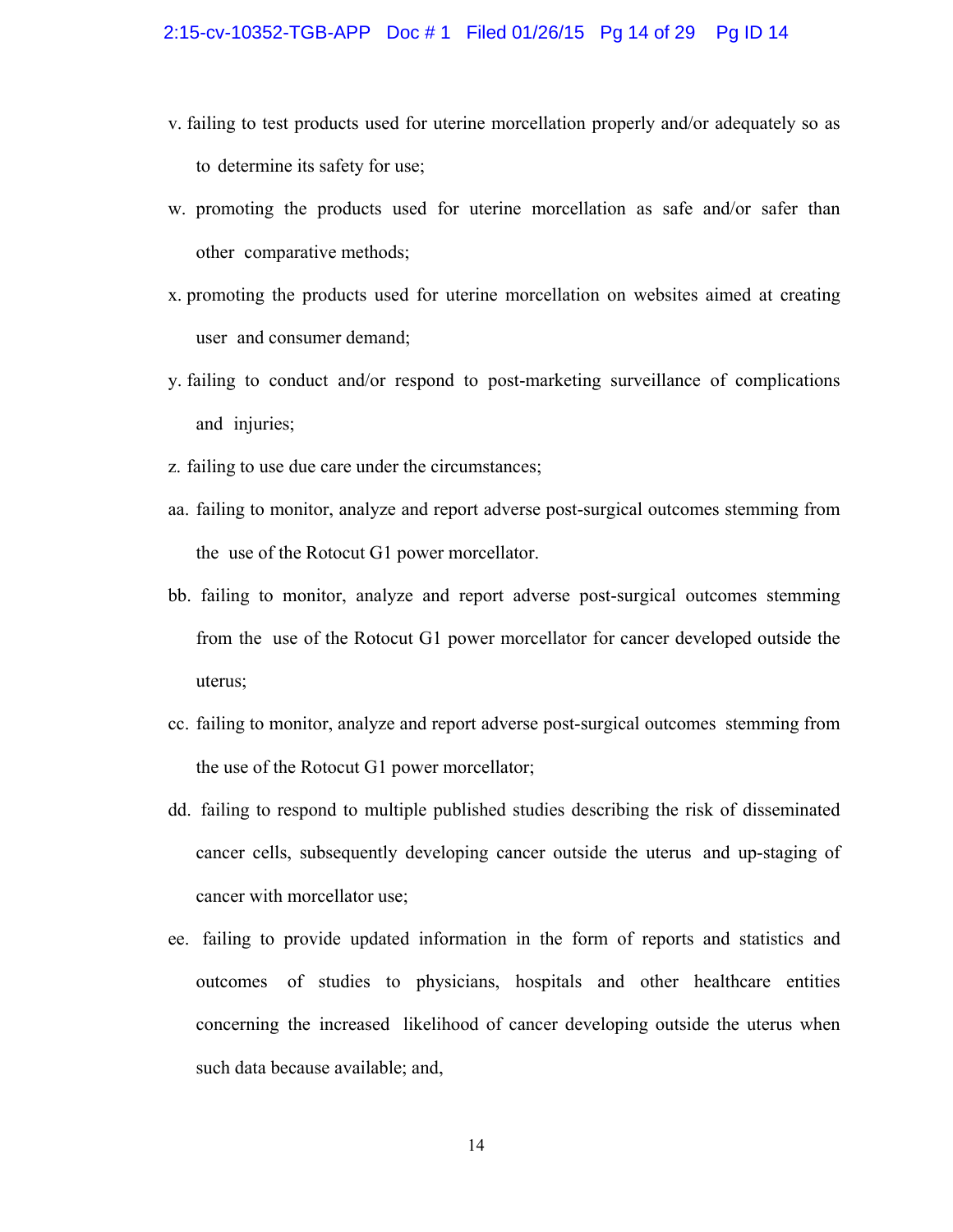- ff. such other acts or omissions constituting negligence and carelessness as may appear during the course of discovery or at the trial of this matter.
- 51. As a direct and proximate result of the negligent and/or reckless and/or wanton acts and/or omissions of Defendants, Plaintiff suffered serious injuries, and/or financial losses and harm.
- 52. WHEREFORE, Plaintiffs demand judgment against each Defendant for compensatory, statutory and punitive damages, together with interest, costs of suit, attorneys' fees and all such other relief as the Court deems appropriate pursuant to the common law and statutory law.

#### **COUNT TWO: DESIGN DEFECT**

- 53. Plaintiffs incorporate by reference all other paragraphs of this complaint as if fully set forth, and further allege as follows:
- 54. Defendants were and are engaged in the business of selling the Rotocut G1 power morcellator in the State of Michigan.
- 55. The Rotocut G1 power morcellator manufactured, marketed, promoted and sold by Defendants was expected to, and did, reach Plaintiff Denise Whitfield without substantial change in the condition in which it was sold.
- 56. Defendants have introduced a product into the stream of commerce which is dangerous and unsafe in that the harm of the Rotocut G1 power morcellator outweighs any benefit derived therefrom. The unreasonably dangerous nature of Rotocut G1 power morcellator caused serious harm to Plaintiff.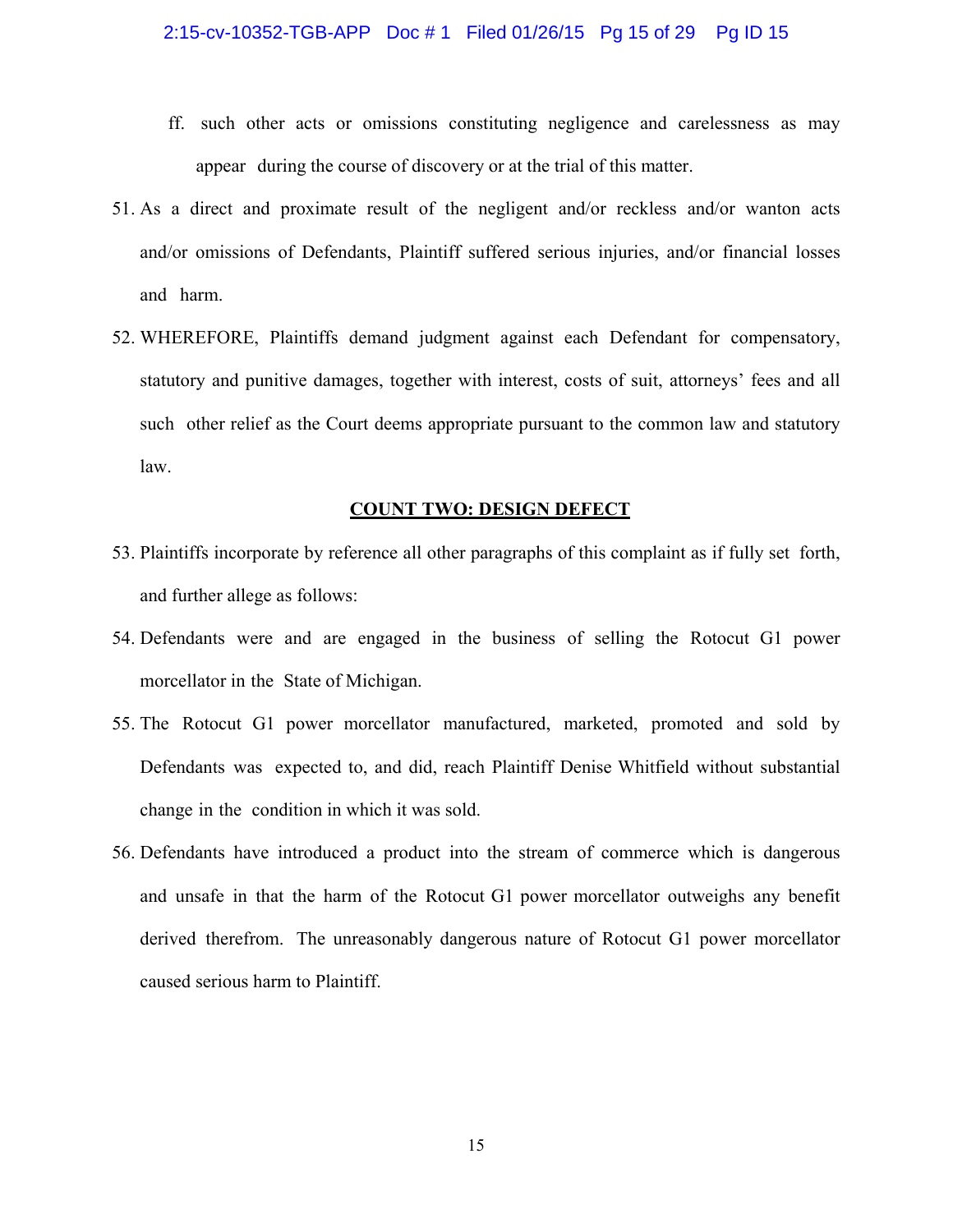# 2:15-cv-10352-TGB-APP Doc # 1 Filed 01/26/15 Pg 16 of 29 Pg ID 16

- 57. Defendants manufactured, marketed, promoted and sold a product that was not merchantable and/or reasonably suited to the use intended, and its condition when sold was the proximate cause of the injuries sustained by the Plaintiff.
- 58. As a direct and proximate result of the subject product's defective design, Plaintiff suffered severe and permanent physical injuries, including Stage 4 metastasized cancer. Plaintiff has endured substantial pain and suffering. She has incurred significant expenses for medical care and treatment, and will continue to incur such expenses in the future. Plaintiff has suffered and will continue to suffer economic loss, and has otherwise been physically, emotionally and economically injured. Plaintiff's injuries and damages are permanent and will continue into the future. The Plaintiff seeks actual and punitive damages from the Defendants as alleged herein
- 59. Defendants placed Rotocut G1 power morcellator into the stream of commerce with wanton and reckless disregard for the public safety.
- 60. Defendants knew and, in fact, advertised and promoted the use of Rotocut G1 power morcellator despite their failure to test or otherwise determine the safety and efficacy of such use. As a direct and proximate result of the Defendants' widespread promotional activity, physicians began commonly utilizing this product as safe and effective.
- 61. Despite the fact that evidence existed that the use of Rotocut G1 power morcellator was dangerous and likely to place users at serious risk to their health, Defendants failed to disclose and warn of the health hazards and risks associated with the Rotocut G1 power morcellator and in fact acted to deceive the medical community and public at large, including all potential users of Rotocut G1 power morcellator by promoting it as safe and effective.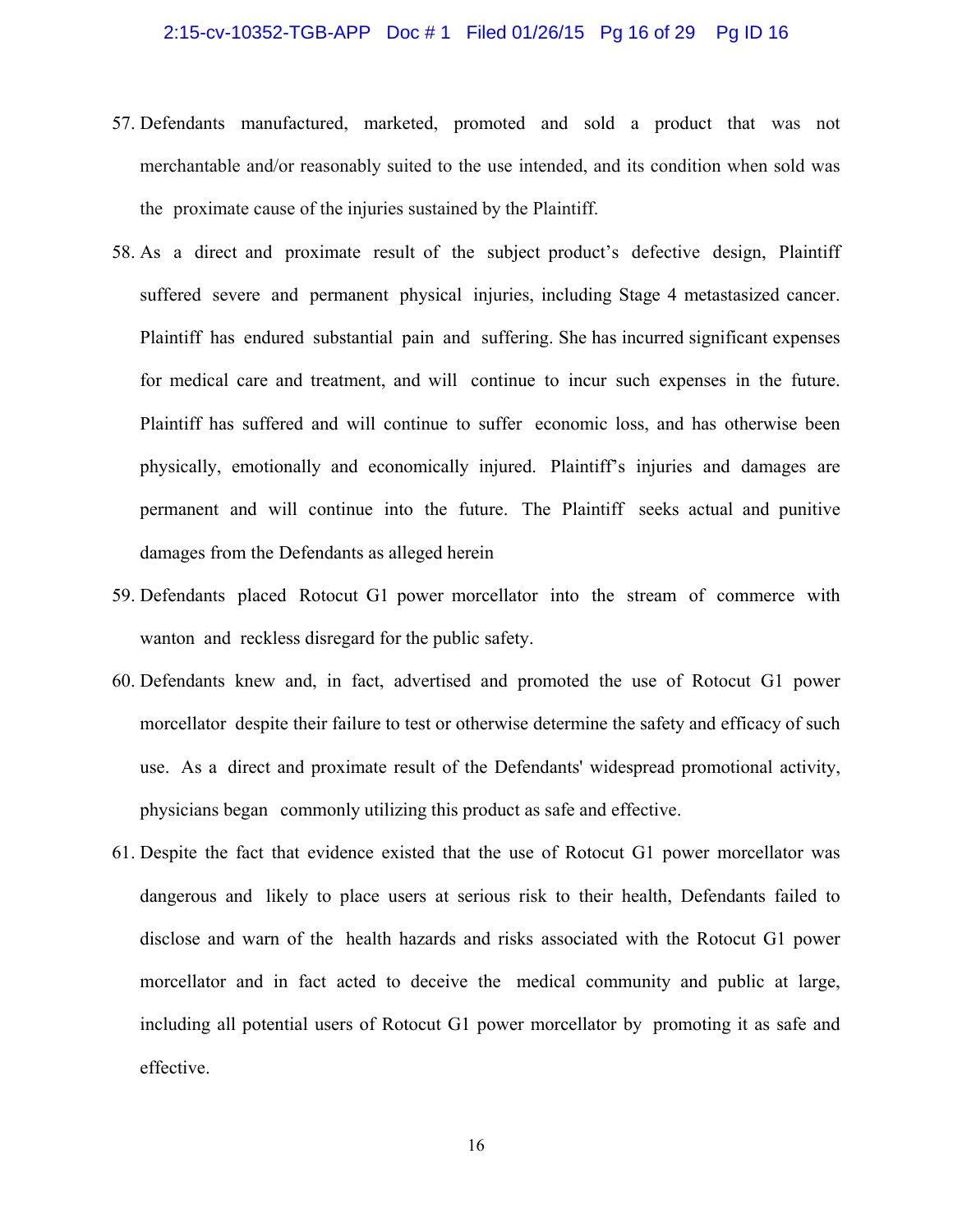#### 2:15-cv-10352-TGB-APP Doc # 1 Filed 01/26/15 Pg 17 of 29 Pg ID 17

- 62. Defendants knew or should have known that physicians and other healthcare providers began commonly using this device as a safe and effective tool for uterine surgery despite its lack of efficacy and potential for serious permanent side effects.
- 63. There was both technical and economic feasibility, at the time the Rotocut G1 power morcellator left Defendants' control, of using an alternative design that would not cause the risks described herein.
- 64. There are comparative products on the market with safer alternative designs in that they provide equal or greater efficacy and far less risk.
- 65. As a direct and proximate result of one or more of these wrongful acts or omissions of the Defendants, Plaintiff suffered profound injuries, required and continues to require medical treatment, and incurred and continues to incur medical and hospital expenses.

#### **COUNT THREE: MANUFACTURING DEFECT**

- 66. Plaintiffs incorporate by reference all other paragraphs of this complaint as if fully set forth, and further allege as follows:
- 67. Defendants were and are engaged in the business of selling Rotocut G1 power morcellator in the State of Michigan.
- 68. The Rotocut G1 power morcellator manufactured, marketed, promoted and sold by Defendants was expected to, and did, reach Plaintiff without substantial change in the condition in which it was sold.
- 69. The foreseeable risks associated with the design or formulation of the Rotocut G1 power morcellator include, but are not limited to, the fact that the design or formulation of Rotocut G1 power morcellator is more dangerous than a reasonably prudent consumer would expect when used in an intended or reasonably foreseeable manner.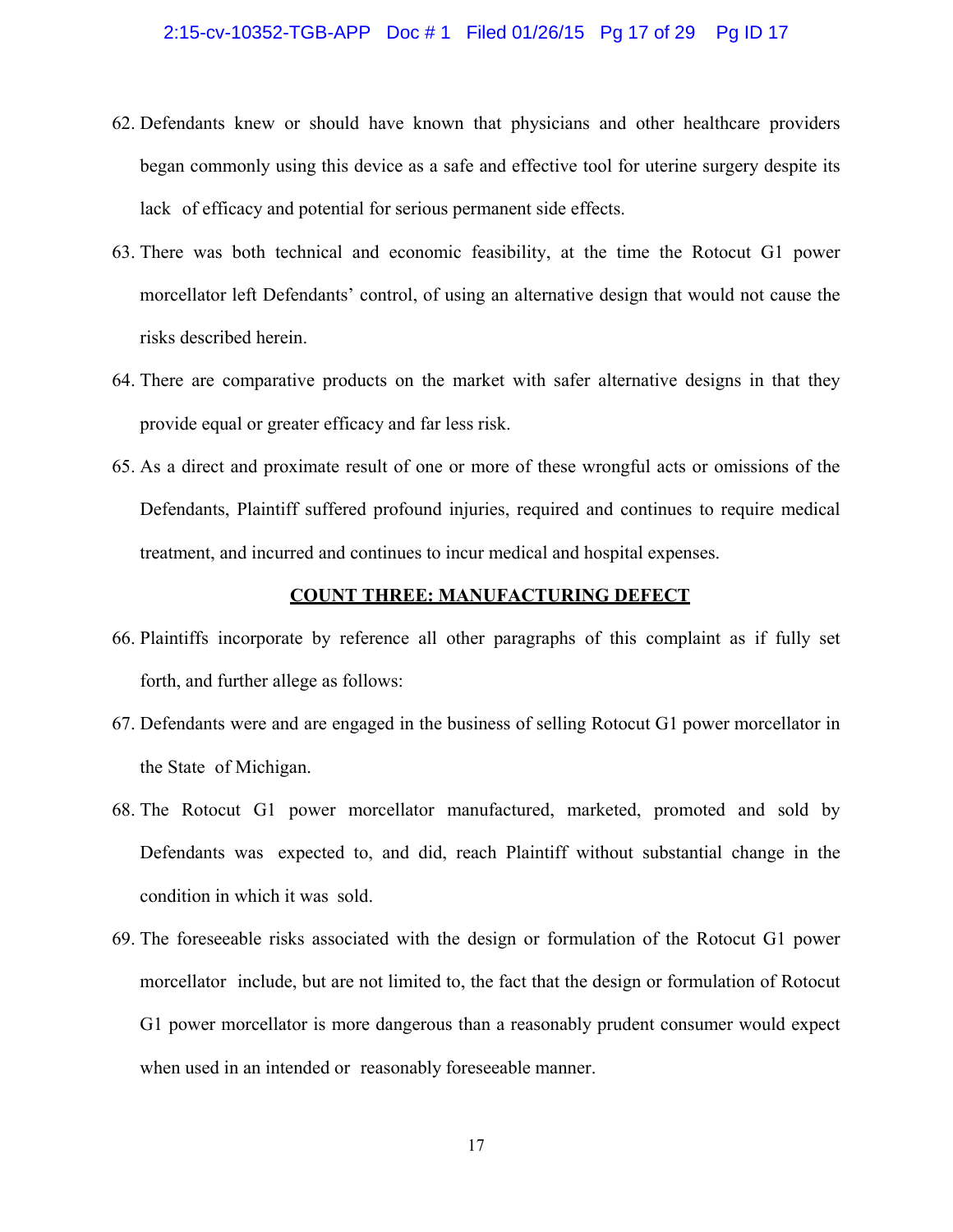# 2:15-cv-10352-TGB-APP Doc # 1 Filed 01/26/15 Pg 18 of 29 Pg ID 18

- 70. Defendants manufactured, marketed, promoted and sold a product that was not merchantable and/or reasonably suited to the use intended, and its condition when sold was the proximate cause of the injuries sustained by the Plaintiff.
- 71. Defendants placed Rotocut G1 power morcellator into the stream of commerce with wanton and reckless disregard for the public safety.
- 72. Defendants knew or should have known that physicians and other healthcare providers began commonly utilizing this product as a safe and effective device for uterine surgery despite its lack of efficacy and potential for serious side effects.
- 73. There are products on the market with safer alternative designs in that they provide equal or greater efficacy and far less risk.
- 74. The instrument utilized in Plaintiff's surgery was unreasonably safe at the time it left the Defendants' control.
- 75. As a direct and proximate result of one or more of these wrongful acts or omissions of the Defendants, Plaintiff suffered profound injuries, required and continues to require medical treatment, and incurred and continues to incur medical and hospital expenses.

#### **COUNT FOUR: FAILURE TO WARN**

- 76. Plaintiffs incorporate by reference all other paragraphs of this complaint as if fully set forth, and further allege as follows:
- 77. The Rotocut G1 power morcellator is a defective and therefore unreasonably dangerous product, because its labeling fails to adequately warn consumers and prescribers of, among other things, the risk of developing cancer outside of the uterus.
- 78. Defendants researched, developed, designed, tested, manufactured, inspected, labeled, distributed, marketed, promoted, sold, and otherwise released into the stream of commerce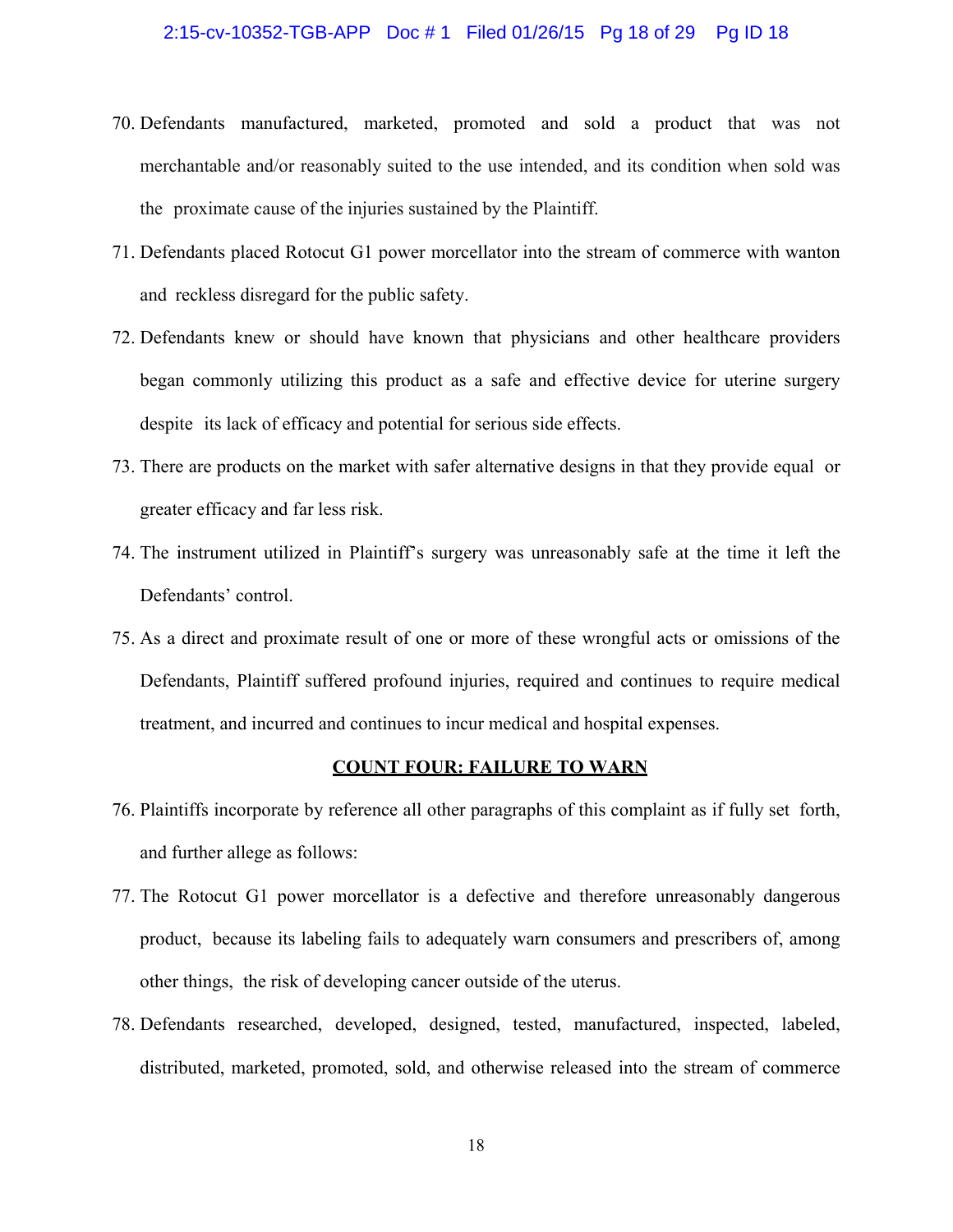# 2:15-cv-10352-TGB-APP Doc # 1 Filed 01/26/15 Pg 19 of 29 Pg ID 19

the pharmaceutical, Rotocut G1 power morcellator, and in the course of same, directly advertised or marketed the product to consumers or persons responsible for consumers, and therefore had a duty to warn of the risks associated with the use of Rotocut G1 power morcellator.

- 79. The Rotocut G1 power morcellator was under the exclusive control of Defendants and was unaccompanied by appropriate warnings regarding all of the risks associated with its use. The warnings given did not accurately reflect the risk, incidence, symptoms, scope or severity of such injuries to the consumer or physicians. The promotional activities of Defendants further diluted or minimized the warnings given with the product.
- 80. Defendants downplayed the serious and dangerous side effects of Rotocut G1 power morcellator to encourage sales of the product; consequently, Defendants placed its profits above its customers' safety.
- 81. The Rotocut G1 power morcellator was defective and unreasonably dangerous when it left the possession of Defendants in that it contained warnings insufficient to alert Plaintiffs to the dangerous risks and reactions associated with it. Even though Defendants knew or should have known of the risks and reactions associated with Rotocut G1 power morcellator, they still failed to provide warnings that accurately reflected the signs, symptoms, incident, scope, or severity of the risks associated with the product.
- 82. Plaintiff used Rotocut G1 power morcellator as intended and as indicated by the package labeling and instructions or in a reasonably foreseeable manner.
- 83. Plaintiff could not have discovered any defect in Rotocut G1 power morcellator through the exercise of reasonable care.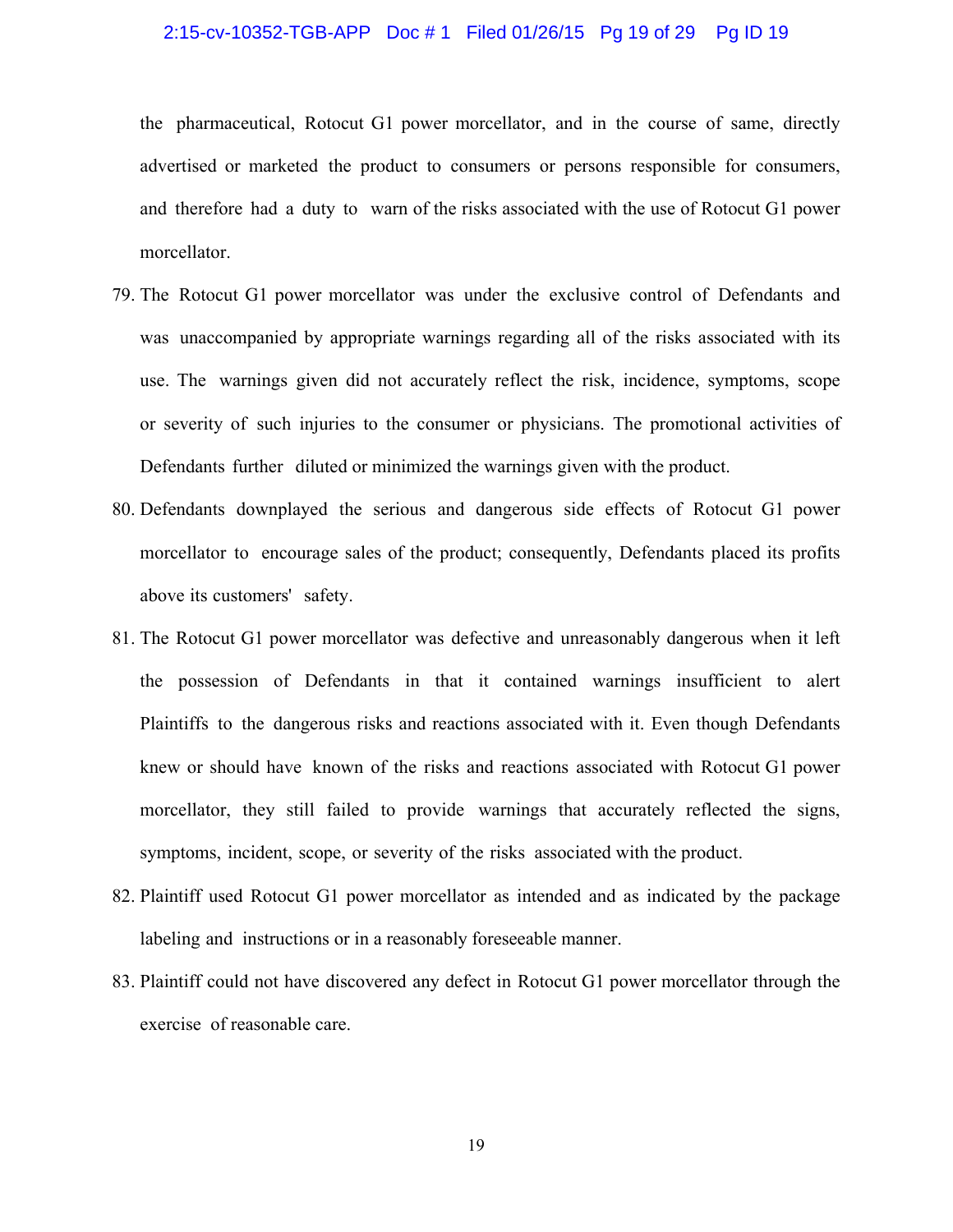# 2:15-cv-10352-TGB-APP Doc # 1 Filed 01/26/15 Pg 20 of 29 Pg ID 20

- 84. Defendants, as manufacturers of medical devices and instruments, are held to the level of knowledge of an expert in the field and, further, Defendants had knowledge of the dangerous risks and side effects of the Rotocut G1 power morcellator.
- 85. Plaintiff did not have the same knowledge as Defendants and no adequate warning was communicated to her physician(s).
- 86. Defendants had a continuing duty to warn consumers, including Plaintiff, her physicians, and the medical community, of the dangers associated with the Rotocut G1 power morcellator, and by negligently and/or wantonly failing to adequately warn of the dangers associated with its use, Defendants breached their duty.
- 87. Although Defendants knew, or were reckless in not knowing, of the defective nature of the Rotocut G1 power morcellator, they continued to design, manufacture, market, and sell the product without providing adequate warnings and instructions concerning the use of the morcellator so as to maximize sales and profits at the expense of the public health and safety, in knowing, conscious, and deliberate disregard of the foreseeable harm caused by the Rotocut G1 power morcellator.
- 88. As a direct and proximate result of one or more of these wrongful acts or omissions of the Defendants, Plaintiff suffered profound injuries, required and continues to require medical treatment, and incurred and continues to incur medical and hospital expenses.
- 89. WHEREFORE, Plaintiffs demand judgment against each Defendants for compensatory, statutory and punitive damages, together with interest, costs of suit, attorneys' fees and all such other relief as the Court deems appropriate pursuant to the common law and statutory law.

#### **COUNT FIVE: STRICT LIABILITY**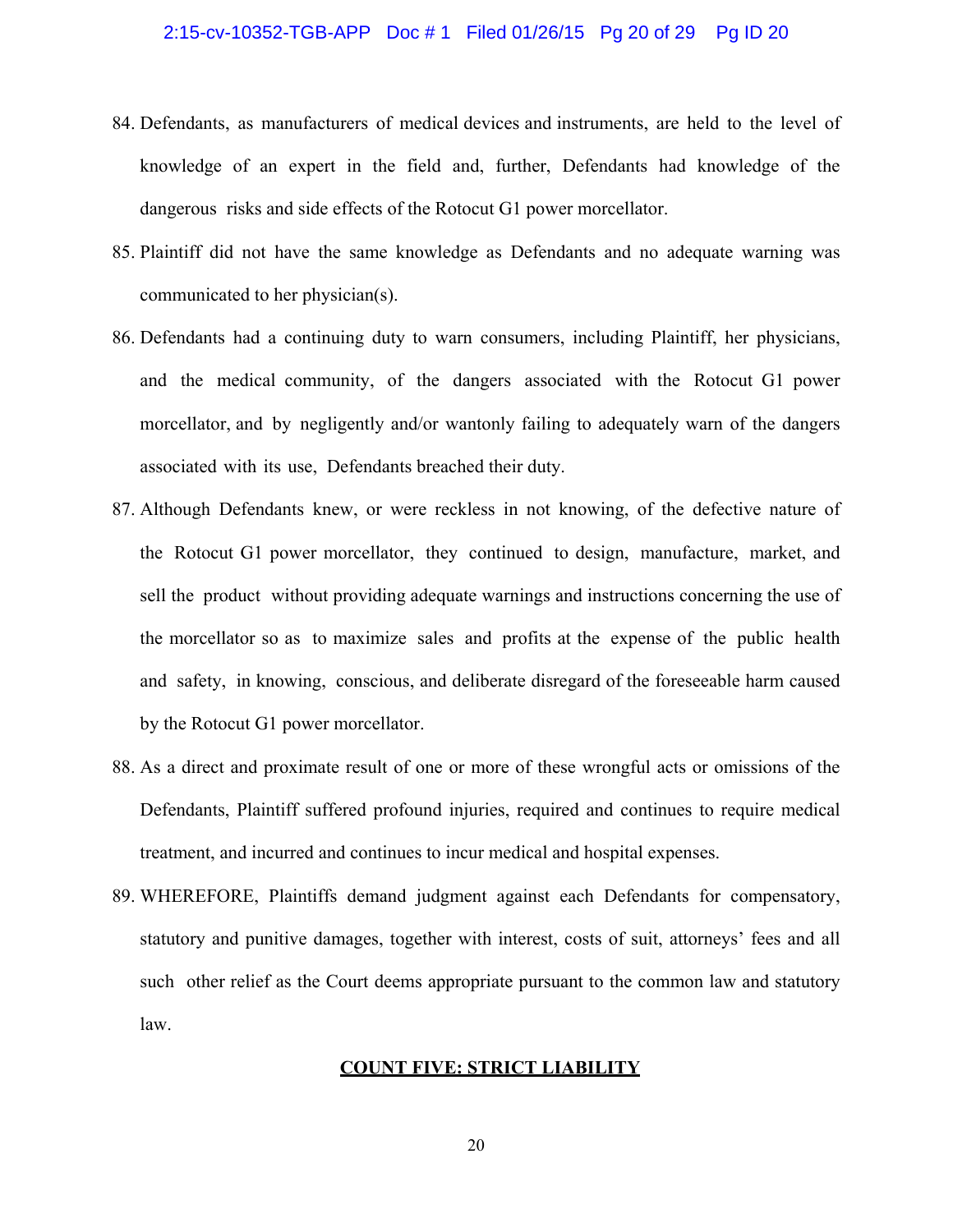- 90. Plaintiffs incorporate by reference all other paragraphs of this complaint as if fully set forth herein, and further allege as follows:
- 91. Defendants are manufacturers and/or suppliers of Rotocut G1 power morcellator and are strictly liable to Plaintiffs for designing, creating, manufacturing, distributing, selling and placing Rotocut G1 power morcellator into the stream of commerce.
- 92. The Rotocut G1 power morcellator manufactured and/or supplied by Defendants was defective in design or formulation in that, when it left the hands of the manufacturer and/or suppliers, it was unreasonably dangerous, it was more dangerous than an ordinary consumer would expect and more dangerous than other alternatives.
- 93. The Rotocut G1 power morcellator was defective in design in that, when it left the hands of the manufacturer and/or suppliers, the foreseeable risks exceeded the benefits associated with the product design.
- 94. The Rotocut G1 power morcellator was also defective due to inadequate warnings or instructions because the manufacturer knew or should have known that Rotocut G1 power morcellator created, among other things, a risk of dissemination of cancerous tissue, subsequent development of cancer outside the uterus and resulting treatment, and the Defendants failed to adequately warn of these risks.
- 95. The Rotocut G1 power morcellator was defective due to inadequate pre-marketing testing.
- 96. Defendants failed to provide adequate initial warnings and post-marketing warnings or instructions after the manufacturer and/or supplier knew or should have known of the extreme risks associated with the Rotocut G1 power morcellator and continues to promote and sell the Rotocut G1 power morcellator in the absence of those adequate warnings.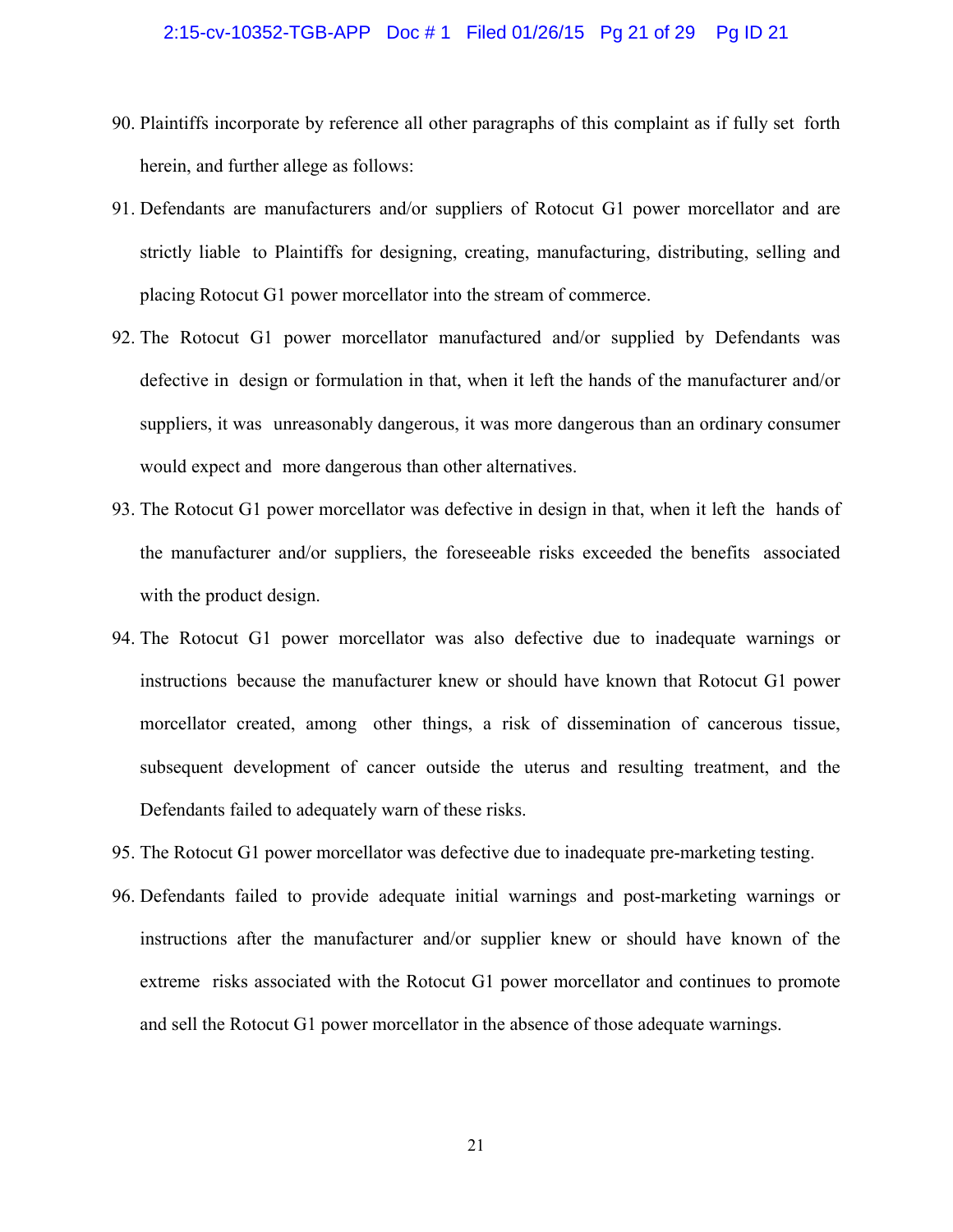# 2:15-cv-10352-TGB-APP Doc # 1 Filed 01/26/15 Pg 22 of 29 Pg ID 22

- 97. As a direct and proximate result of one or more of these wrongful acts or omissions of the Defendants, Plaintiff suffered profound injuries, required and continues to require medical treatment, and incurred and continues to incur medical and hospital expenses.
- 98. WHEREFORE, Plaintiffs demand judgment against each Defendant for compensatory, statutory and punitive damages, together with interest, costs of suit, attorneys' fees and all such other relief as the Court deems appropriate pursuant to the common law and statutory law.

# **COUNT SIX: BREACH OF IMPLIED WARRANTY**

- 99. Plaintiffs incorporate by reference all other paragraphs of this complaint as if fully set forth herein, and further allege as follows:
- 100. Defendants marketed, manufactured, promoted, distributed and/or sold Rotocut G1 power morcellator as safe for use by the public at large, including Plaintiff, who underwent a procedure involving the Rotocut G1 power morcellator. Defendants knew the use for which their product was intended and impliedly warranted the product to be of merchantable quality, safe and fit for use.
- 101. Plaintiff reasonably relied on the skill and judgment of the Defendants, and as such their implied warranty, in undergoing a procedure involving the Rotocut G1 power morcellator.
- 102. Contrary to same, Rotocut G1 power morcellator was not of merchantable quality or safe or fit for its intended use, because it is unreasonably dangerous and unfit for the ordinary purpose for which it was used.
- 103. As a direct and proximate result of one or more of these wrongful acts or omissions of the Defendants, Plaintiff suffered profound injuries, required and continues to require medical treatment, and incurred and continues to incur medical and hospital expenses.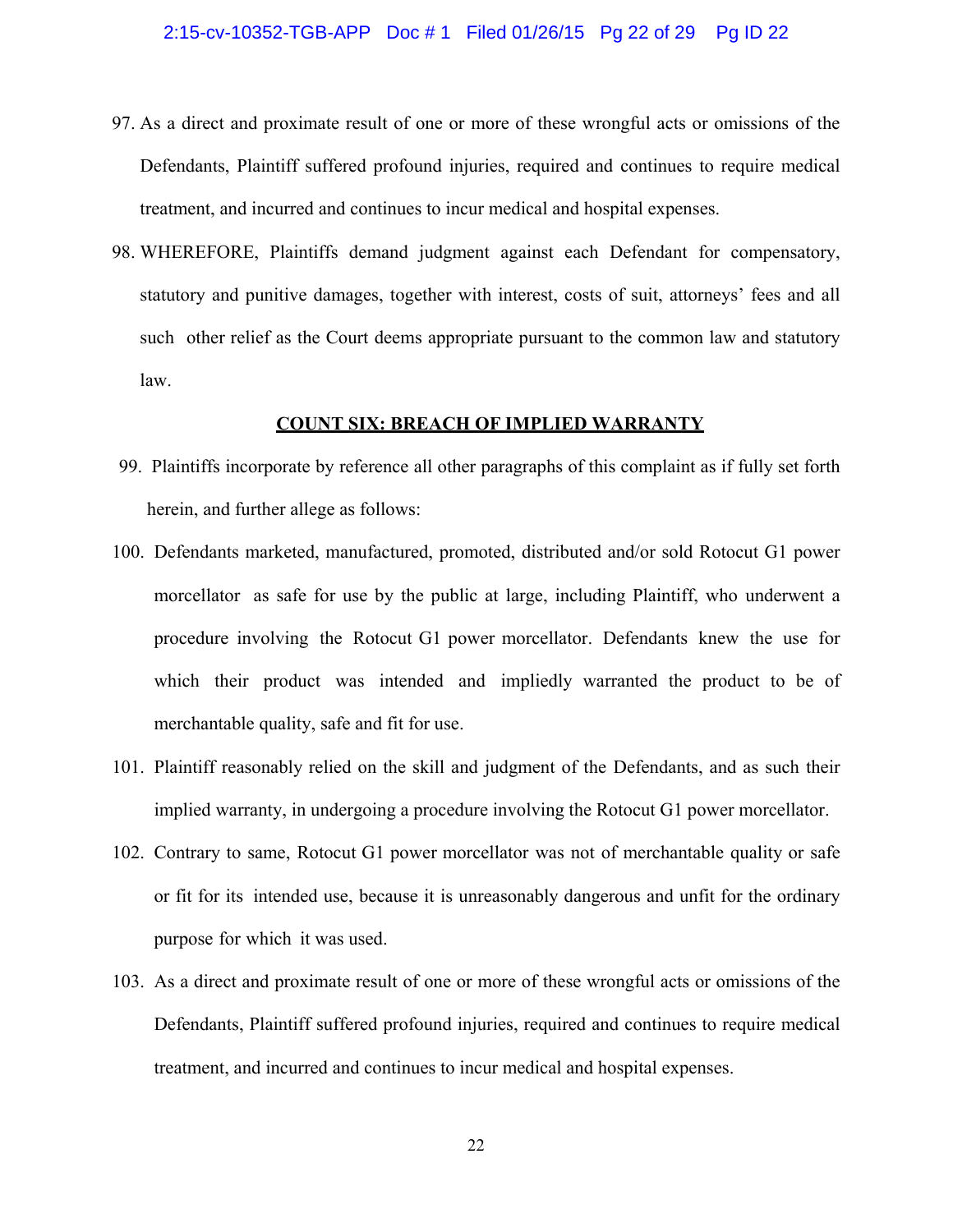104. WHEREFORE, Plaintiffs demand judgment against each Defendants for compensatory, statutory and punitive damages, together with interest, costs of suit, attorneys' fees and all such other relief as the Court deems appropriate pursuant to the common law and statutory law.

#### **COUNT SEVEN: BREACH OF EXPRESS WARRANTY**

- 105. Plaintiffs incorporate by reference all other paragraphs of this complaint as if fully set forth and further alleges as follows:
- 106. The aforementioned manufacturing, designing, distributing, marketing, and promoting of Rotocut G1 power morcellator were expressly warranted to be safe by Defendants for Plaintiff and members of the public generally. At the time of the making of these express warranties, Defendants had knowledge of the foreseeable purposes for which Rotocut G1 power morcellator was to be used and Defendants warranted the Rotocut G1 power morcellator to be in all respects safe, effective and proper for such purposes.
- 107. The Rotocut G1 power morcellator does not conform to these express warranties and representations because Rotocut G1 power morcellator is not safe or effective and produces serious side effects. As a direct and proximate result of one or more of these wrongful acts or omissions of the Defendants, Plaintiff suffered profound injuries that required medical treatment and incurred medical and hospital expenses.
- 108. WHEREFORE, Plaintiffs demand judgment against Defendants for compensatory, statutory and punitive damages, together with interest, costs of suit, attorneys' fees and all such other relief as the Court deems appropriate pursuant to the common law and statutory law.

#### **COUNT NINE: NEGLIGENT MISREPRESENTATION**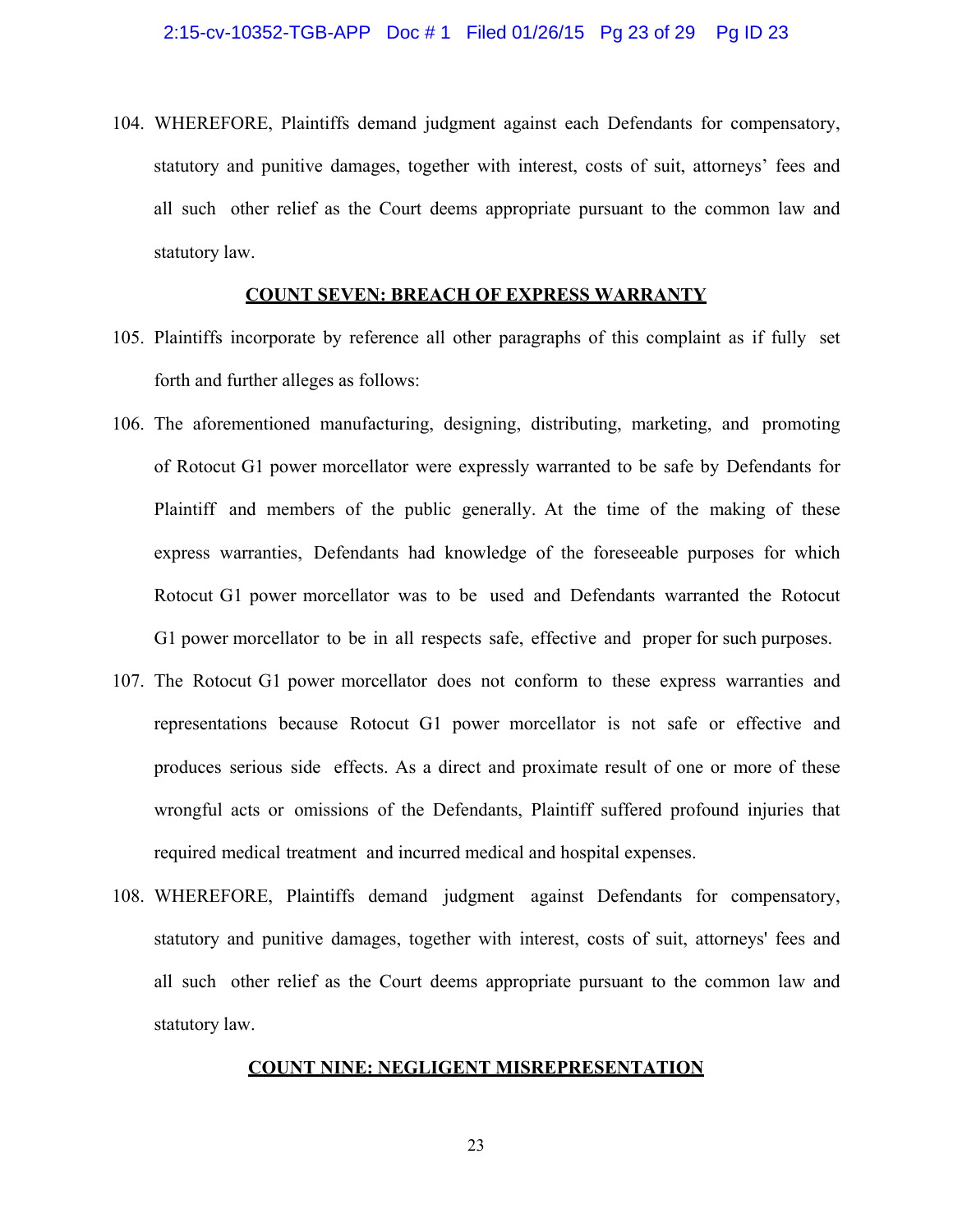- 109. Plaintiffs incorporate by reference all other paragraphs of this complaint as if fully set forth and further alleges as follows:
- 110. Defendants, having undertaken the designing, manufacturing, marketing, distribution and/or promotion of Rotocut G1 power morcellator, owed a duty to provide accurate and complete information regarding Rotocut G1 power morcellator.
- 111. Defendants falsely represented that Rotocut G1 power morcellator was a safe and effective surgical tool. The representations by Defendants were in fact false, as Rotocut G1 power morcellator is not safe and is dangerous to the health of its users.
- 112. At the time the aforesaid representations were made, Defendants concealed from Plaintiff and health care providers information about the propensity of Rotocut G1 power morcellator to cause great harm. Defendants negligently misrepresented claims regarding the safety and efficacy of Rotocut G1 power morcellator despite the lack of information regarding same.
- 113. These misrepresentations were made by Defendants with the intent to induce Plaintiff's surgeons to perform, and Plaintiff to undergo, a procedure using the Rotocut G1 power morcellator, which caused her injury.
- 114. At the time of Defendants' misrepresentations and omissions, Plaintiff was ignorant of the falsity of these statements and reasonably believed them to be true.
- 115. Defendants breached their duties to Plaintiff by providing false, incomplete and/or misleading information regarding their product. Plaintiff reasonably believed Defendants' representations and reasonably relied on the accuracy of those representations when agreeing to treatment with Rotocut G1 power morcellator. As a direct and proximate result of one or more of these wrongful acts or omissions of the Defendants, Plaintiff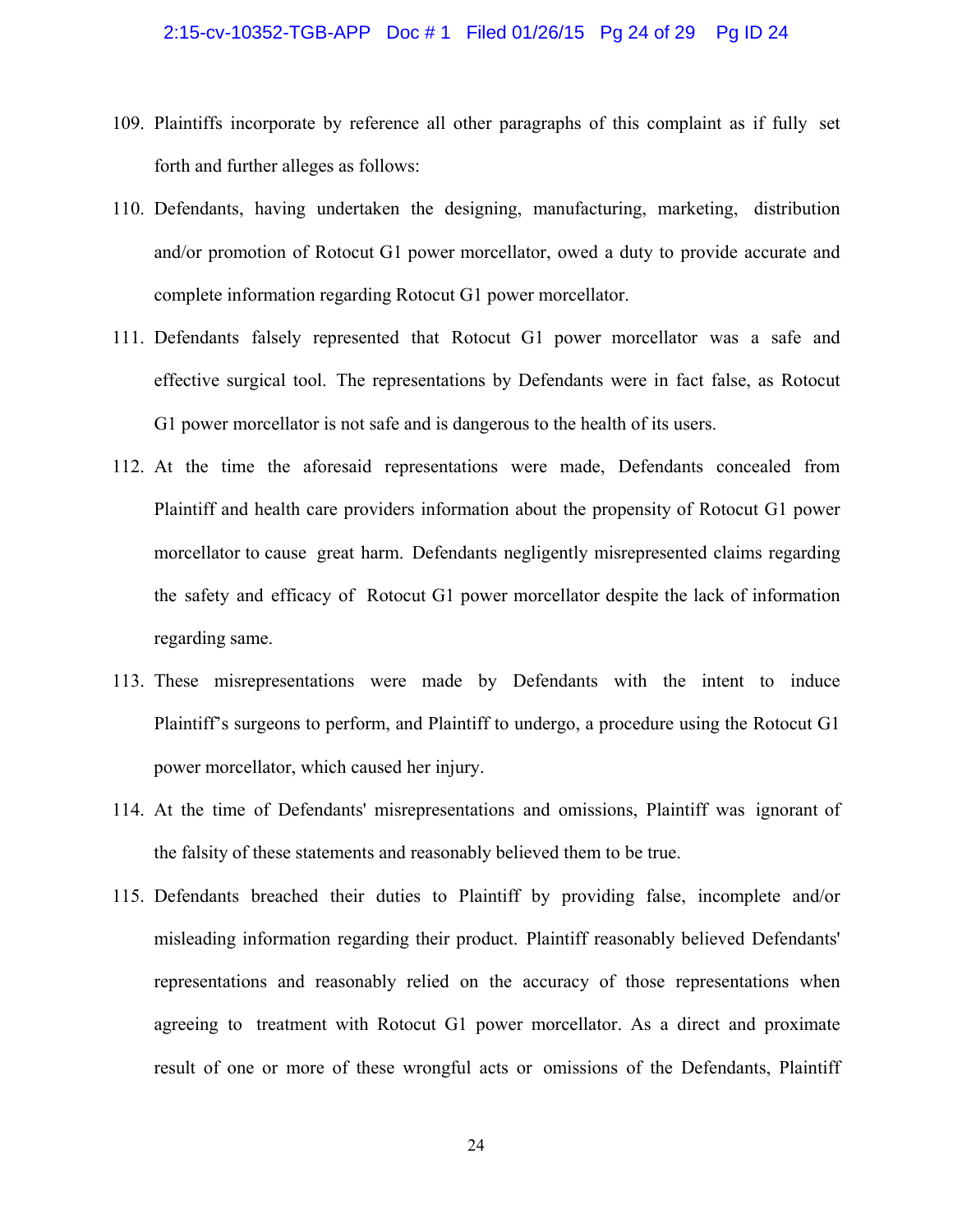# 2:15-cv-10352-TGB-APP Doc # 1 Filed 01/26/15 Pg 25 of 29 Pg ID 25

suffered a profound injury that required medical treatment and incurred medical and hospital expenses.

116. WHEREFORE, Plaintiffs demand judgment against Defendants for compensatory, statutory and punitive damages, together with interest, costs of suit, attorneys' fees and all such other relief as the Court deems appropriate pursuant to the common law and statutory law.

#### **COUNT TEN: FRAUDULENT MISREPRESENTATION AND OMISSION**

- 117. Plaintiffs incorporate by reference all other paragraphs of this complaint as if fully set forth, and further allege as follows:
- 118. Upon information and belief, the Defendants' statements about the Rotocut G1 power morcellator, wrongly and falsely convey that the device may be used safely in surgeries of the type performed on Plaintiff. The Defendants knew or should have known that (a) the device is unsafe for use without containment of tissue fragments even when cancer is not suspected and detected by standard procedures prior to the morcellation surgery, and (b) in at least 1 in 350 cases, the device will disseminate cancer which is not suspected and detected prior to the surgery.
- 119. Defendants, having undertaken design, formulation, testing, manufacture, marketing, sale, and distribution of devices used for uterine morcellation, including the Rotocut G1 power morcellator, owed a duty to provide accurate and complete information regarding said instruments.
- 120. Defendants, having undertaken design, formulation, testing, manufacture, marketing, sale, and distribution of devices used for uterine morcellation, including the Rotocut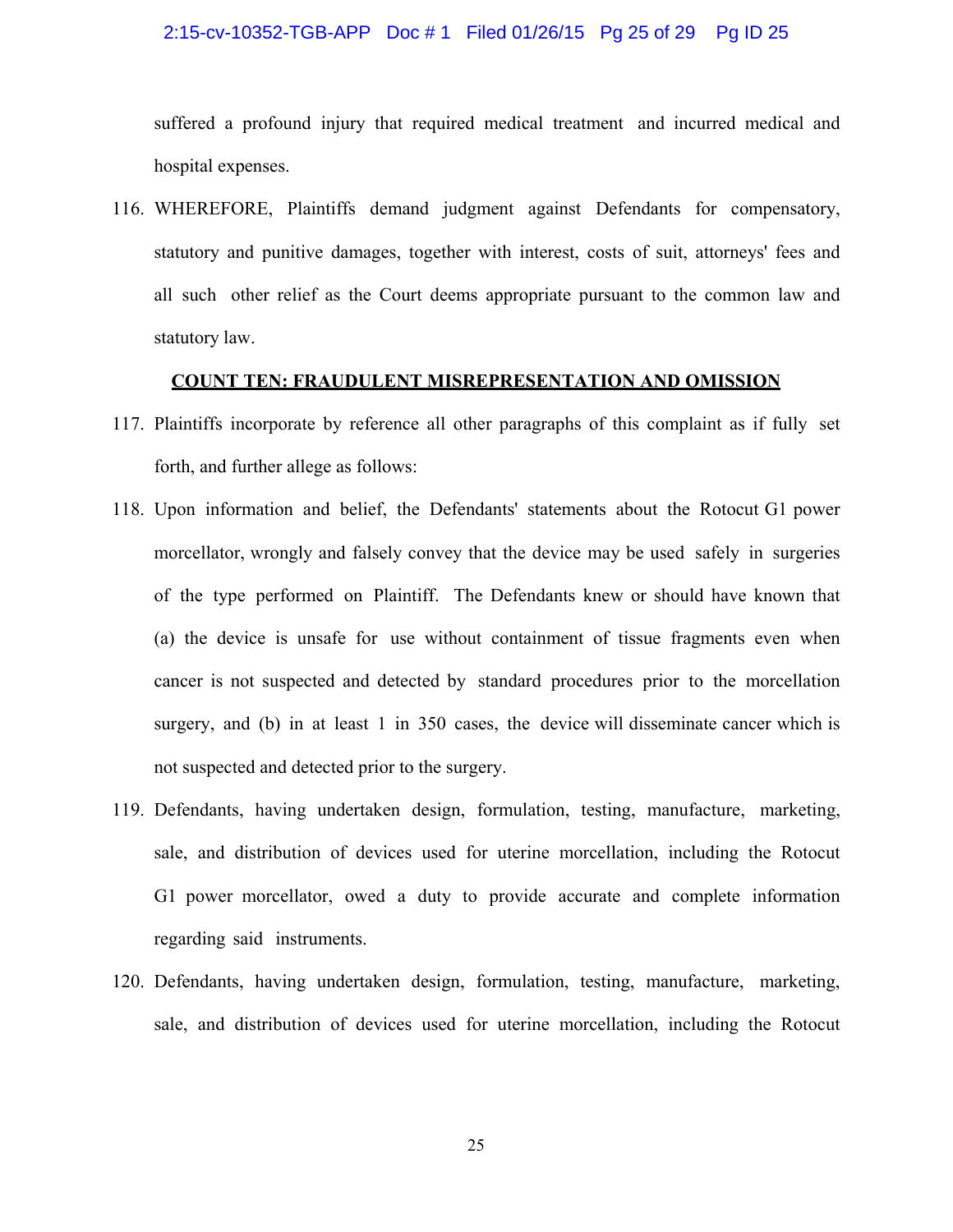# 2:15-cv-10352-TGB-APP Doc # 1 Filed 01/26/15 Pg 26 of 29 Pg ID 26

G1 power morcellator, owed a duty to monitor, analyze and report adverse outcomes stemming from the use of the Rotocut G1 power morcellator.

- 121. Defendants, having undertaken design, formulation, testing, manufacture, marketing, sale, and distribution of devices used for uterine morcellation, including the Rotocut G1 power morcellator, owed a duty to monitor and respond to multiple published studies that describe the risk of disseminated cancerous cells, the subsequent development of cancer outside the uterus and up-staging of cancer with morcellator use.
- 122. Defendants had a duty to provide Plaintiff, her physicians, and other patients and doctors concerned with true and accurate information regarding the devices for uterine morcellation it manufactured, marketed, distributed and sold, including the Rotocut G1 power morcellator. They failed to perform that duty, omitting material information about the instrument's risks.
- 123. Defendants made representations and failed to disclose material facts with the intent to induce consumers, including Plaintiff, and the medical community to act in reliance by using and having used on her the Rotocut G1 power morcellator. The Plaintiff's doctor, the Plaintiff, and the medical community justifiably relied on Defendants' representations and omissions by using and having used on her the Rotocut G1 power morcellator.
- 124. Defendants' representations and omissions regarding use of its uterine morcellation device were a direct and proximate cause of the Plaintiffs injuries, specifically the development of cancer outside her uterus, requiring her to undergo invasive and dangerous subsequent treatment to guard against the spread of cancer. Wherefore, on this Count, Plaintiff respectfully requests that the Court enter judgment in her favor against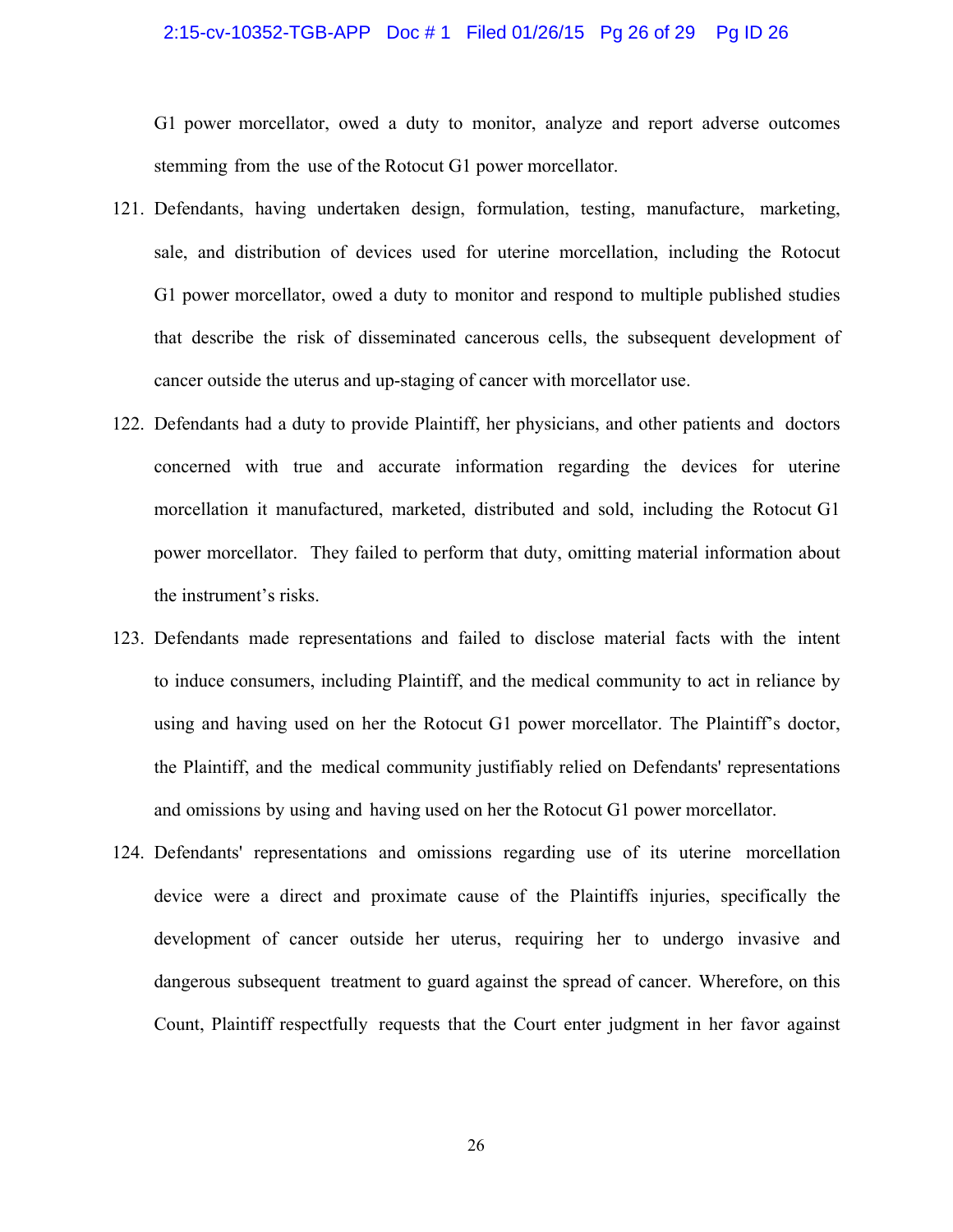2:15-cv-10352-TGB-APP Doc # 1 Filed 01/26/15 Pg 27 of 29 Pg ID 27

Defendants for all damages allowed by law, compensatory and punitive, in the utmost amounts allowed by law, to be decided by a jury, plus interest, costs, and attorneys' fees.

#### **REQUEST FOR PUNITIVE DAMAGES**

- 125. Plaintiffs incorporate by reference all other paragraphs of this complaint as if fully set forth, and further alleges as follows:
- 126. At all times relevant herein, Defendants:
	- a. knew that Rotocut G1 power morcellator was dangerous and ineffective;
	- b. concealed the dangers and health risks from Plaintiff, physicians, pharmacists, other medical providers and the public at large;
	- c. made misrepresentations to Plaintiff, her physicians, pharmacists, hospitals and medical providers and the public in general as previously stated herein as to the safety and efficacy of the Rotocut G1 power morcellator;
	- d. with full knowledge of the health risks associated with the Rotocut G1 power morcellator and without adequate warnings of the same, manufactured, marketed, promoted, developed, sold and/or distributed Rotocut G1 power morcellator for routine use.
- 127. Defendants, by and through officers, directors, managing agents, authorized sales representatives, employees and/or other agents who engaged in malicious, fraudulent and oppressive conduct towards Plaintiff and the public, acted with willful and wanton and/or conscious and reckless disregard for the safety of Plaintiff and the general public.
- 128. As a direct and proximate result of one or more of these wrongful acts or omissions of the Defendants, Plaintiff suffered profound injuries that required medical treatment and incurred medical and hospital expenses, for which Plaintiff has become liable.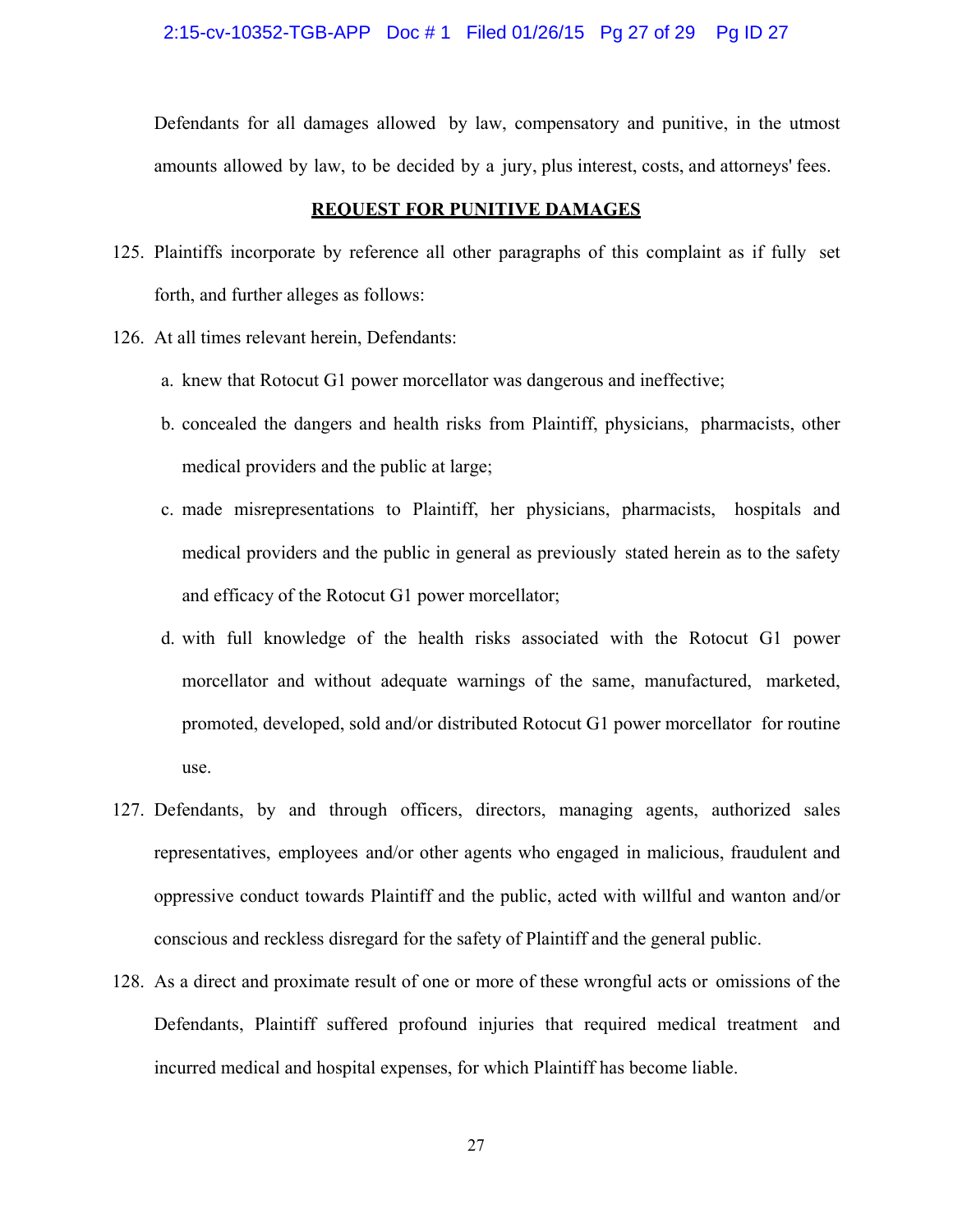129. WHEREFORE, Plaintiffs demand judgment against Defendants for compensatory, statutory and punitive damages, together with interest, costs of suit, attorneys' fees and all such other relief as the Court deems appropriate pursuant to the common law and statutory law.

#### **PRAYER FOR RELIEF**

**WHEREFORE**, Plaintiffs pray for judgment against the Defendants, jointly and severally, as follows:

- A. For an award of compensatory damages, including damages against Defendants and each of them for pain and suffering, medical and hospital expenses, loss of income, permanent disability, and other damages according to proof at trial in excess of \$75,000;
- B. For an award of punitive or exemplary damages against Defendants and each of them in excess of \$75,000;
- C. For reasonable attorneys' fees and costs;
- D. For pre-judgment interest; and
- E. For such further and other relief the court deems just, equitable, and proper.

Dated: January 26, 2015 Respectfully Submitted,

 /s/Carasusana B. Wall Carasusana B. Wall (0090234) ZOLL, KRANZ & BORGESS, LLC 6620 W. Central Ave., Suite 100 Toledo, OH 43617 Tel. (419) 841-9623 Fax: (419) 841-9719 Email: cara@zkblaw.com *Counsel for Plaintiff*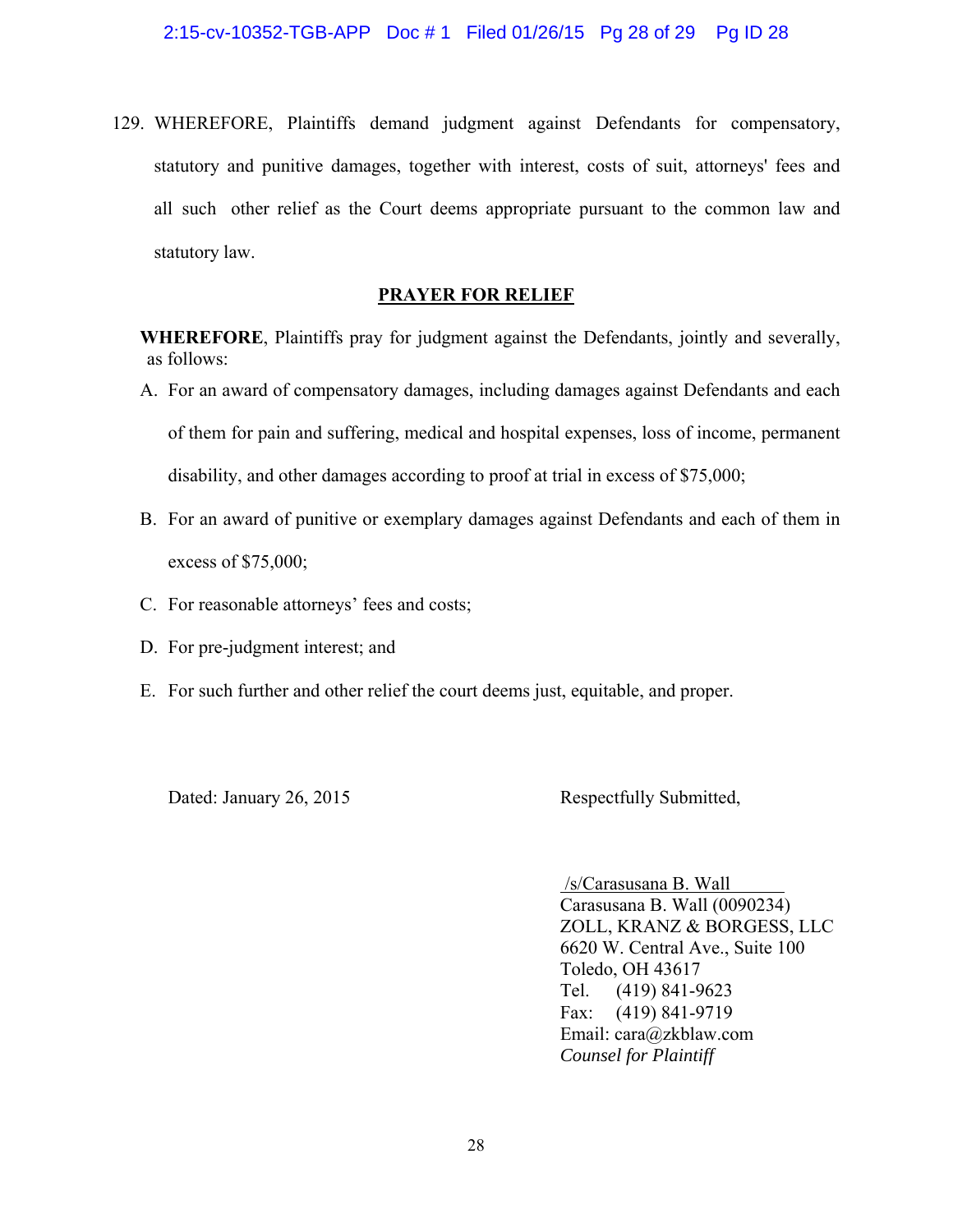2:15-cv-10352-TGB-APP Doc # 1 Filed 01/26/15 Pg 29 of 29 Pg ID 29

# **JURY DEMAND**

Demand is hereby made for trial by jury on all issues raised by these pleadings.

/s/ Carasusana B. Wall Carasusana B. Wall (0090234)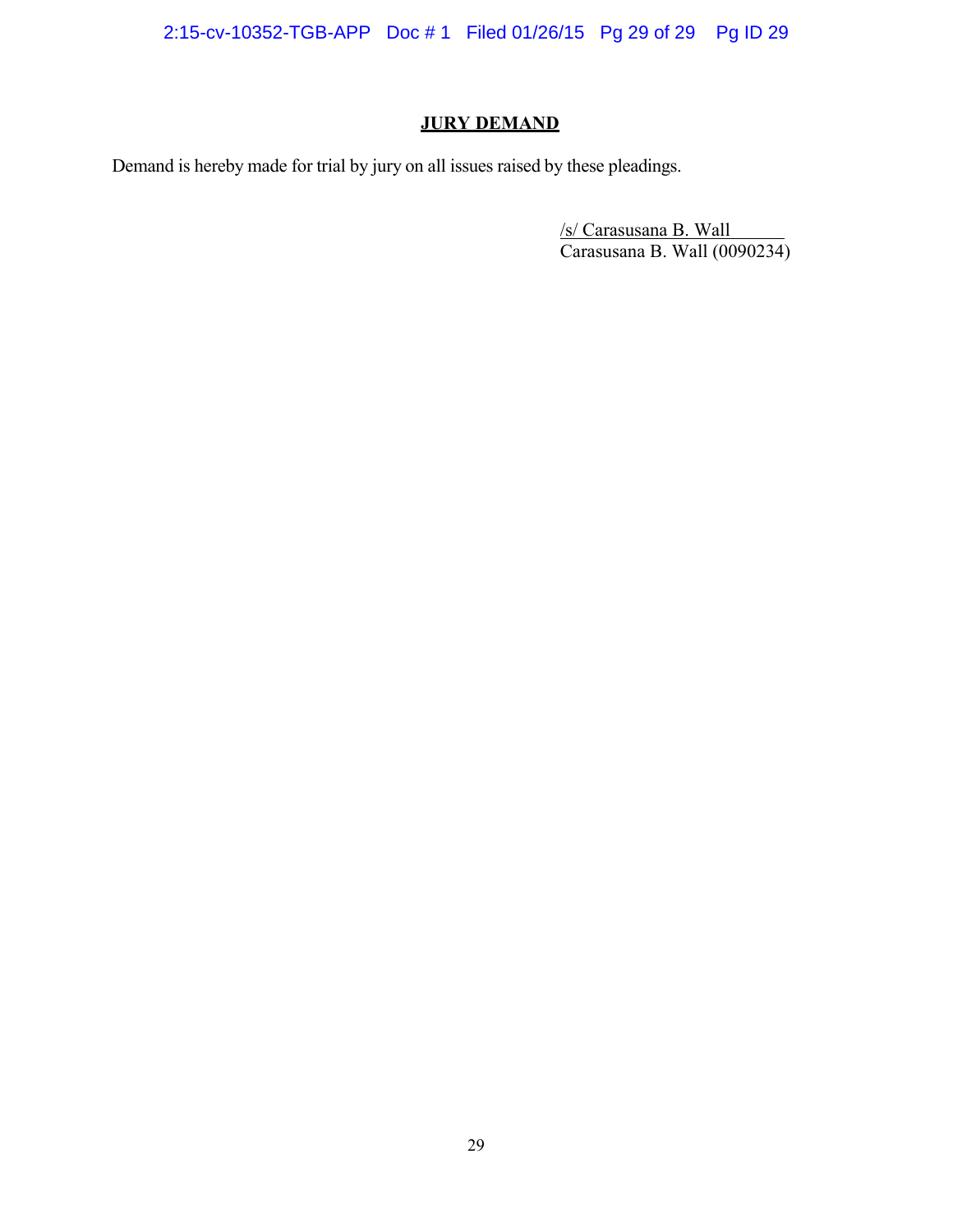# $\mathcal{L}_{L_{\text{S44}} \text{ (Rev. 12/12)}}$  2:15-CV-10352-TGB-APP DV  $\text{PPE}$   $\text{Cov}$   $\text{Cov}$   $\text{Cov}$   $\text{Cov}$   $\text{Cov}$   $\text{Cov}$   $\text{Cov}$   $\text{Cov}$   $\text{Cov}$   $\text{Cov}$   $\text{Cov}$   $\text{Cov}$   $\text{Cov}$   $\text{Cov}$   $\text{Cov}$   $\text{Cov}$   $\text{Cov}$   $\text$

The JS 44 civil cover sheet and the information contained herein neither replace nor supplement the filing and service of pleadings or other papers as required by law, except as provided by local rules of court. This form,

| I. (a) PLAINTIFFS<br><b>DENISE WHITFIELD</b>                                                                                                                                                                   |                                                                                                                                                                                                              |                                                                                                                                                                                                       | <b>DEFENDANTS</b><br>INC., KARL STROZ GMBH & CO. KG                                                                                                                                |                                                                                                                                                                        | KARL STORZ ENDOSCOPY-AMERICA INC., KARL STORZ ENDOVISION                                                                                                                                                                                                   |
|----------------------------------------------------------------------------------------------------------------------------------------------------------------------------------------------------------------|--------------------------------------------------------------------------------------------------------------------------------------------------------------------------------------------------------------|-------------------------------------------------------------------------------------------------------------------------------------------------------------------------------------------------------|------------------------------------------------------------------------------------------------------------------------------------------------------------------------------------|------------------------------------------------------------------------------------------------------------------------------------------------------------------------|------------------------------------------------------------------------------------------------------------------------------------------------------------------------------------------------------------------------------------------------------------|
| (b) County of Residence of First Listed Plaintiff<br>Wayne County, MI<br>(EXCEPT IN U.S. PLAINTIFF CASES)                                                                                                      |                                                                                                                                                                                                              | NOTE:                                                                                                                                                                                                 | County of Residence of First Listed Defendant<br>(IN U.S. PLAINTIFF CASES ONLY)<br>IN LAND CONDEMNATION CASES, USE THE LOCATION OF<br>THE TRACT OF LAND INVOLVED.                  | Los Angeles County, CA                                                                                                                                                 |                                                                                                                                                                                                                                                            |
| (c) Attorneys (Firm Name, Address, and Telephone Number)                                                                                                                                                       |                                                                                                                                                                                                              |                                                                                                                                                                                                       | Attorneys (If Known)                                                                                                                                                               |                                                                                                                                                                        |                                                                                                                                                                                                                                                            |
| Zoll, Kranz & Borgess, LLC,<br>6620 West Central Ave., Suit 100, Toledo, OH 43617<br>$(419)$ 841-9623                                                                                                          |                                                                                                                                                                                                              |                                                                                                                                                                                                       |                                                                                                                                                                                    |                                                                                                                                                                        |                                                                                                                                                                                                                                                            |
| <b>II. BASIS OF JURISDICTION</b> (Place an "X" in One Box Only)                                                                                                                                                |                                                                                                                                                                                                              |                                                                                                                                                                                                       |                                                                                                                                                                                    |                                                                                                                                                                        | <b>III. CITIZENSHIP OF PRINCIPAL PARTIES</b> (Place an "X" in One Box for Plaintiff                                                                                                                                                                        |
| $\Box$ 1 U.S. Government<br>Plaintiff                                                                                                                                                                          | <b>3</b> Federal Question<br>(U.S. Government Not a Party)                                                                                                                                                   |                                                                                                                                                                                                       | (For Diversity Cases Only)<br><b>PTF</b><br>Citizen of This State<br>X <sup>1</sup>                                                                                                | <b>DEF</b><br>$\Box$ 1<br>Incorporated or Principal Place<br>of Business In This State                                                                                 | and One Box for Defendant)<br><b>PTF</b><br>DEF<br>$\Box$ 4<br>$\Box$ 4                                                                                                                                                                                    |
| $\Box$ 2 U.S. Government<br>Defendant                                                                                                                                                                          | $\boxtimes$ 4 Diversity                                                                                                                                                                                      | (Indicate Citizenship of Parties in Item III)                                                                                                                                                         | Citizen of Another State                                                                                                                                                           | $\Box$ 2<br>1 2 Incorporated <i>and</i> Principal Place                                                                                                                | <b>X</b> 5<br>$\Box$ 5<br>of Business In Another State                                                                                                                                                                                                     |
|                                                                                                                                                                                                                |                                                                                                                                                                                                              |                                                                                                                                                                                                       | Citizen or Subject of a<br>Foreign Country                                                                                                                                         | $\Box$ 3 Foreign Nation<br>$\Box$ 3                                                                                                                                    | $\Box$ 6<br>$\Box$ 6                                                                                                                                                                                                                                       |
| <b>IV. NATURE OF SUIT</b> (Place an "X" in One Box Only)                                                                                                                                                       |                                                                                                                                                                                                              |                                                                                                                                                                                                       | <b>FORFEITURE/PENALTY</b>                                                                                                                                                          |                                                                                                                                                                        |                                                                                                                                                                                                                                                            |
| <b>CONTRACT</b><br>$\Box$ 110 Insurance                                                                                                                                                                        | PERSONAL INJURY                                                                                                                                                                                              | <b>TORTS</b><br><b>PERSONAL INJURY</b>                                                                                                                                                                | □ 625 Drug Related Seizure                                                                                                                                                         | <b>BANKRUPTCY</b><br>422 Appeal 28 USC 158                                                                                                                             | <b>OTHER STATUTES</b><br>375 False Claims Act                                                                                                                                                                                                              |
| $\Box$ 120 Marine<br>$\Box$ 130 Miller Act<br>$\Box$ 140 Negotiable Instrument<br>$\Box$ 150 Recovery of Overpayment<br>& Enforcement of Judgment<br>151 Medicare Act<br>152 Recovery of Defaulted             | $\Box$ 310 Airplane<br>315 Airplane Product<br>Liability<br>$\Box$ 320 Assault, Libel &<br>Slander<br>□ 330 Federal Employers'<br>Liability                                                                  | $\Box$ 365 Personal Injury -<br>Product Liability<br>367 Health Care/<br>Pharmaceutical<br>Personal Injury<br>Product Liability<br>368 Asbestos Personal                                              | of Property 21 USC 881<br><b>1 690 Other</b>                                                                                                                                       | $\Box$ 423 Withdrawal<br>28 USC 157<br><b>PROPERTY RIGHTS</b><br>$\Box$ 820 Copyrights<br>□ 830 Patent<br>□ 840 Trademark                                              | $\Box$ 400 State Reapportionment<br>$\Box$ 410 Antitrust<br>$\Box$ 430 Banks and Banking<br>450 Commerce<br>$\Box$ 460 Deportation<br>1 470 Racketeer Influenced and<br>Corrupt Organizations                                                              |
| Student Loans<br>(Excludes Veterans)<br>$\Box$ 153 Recovery of Overpayment<br>of Veteran's Benefits<br>160 Stockholders' Suits<br>190 Other Contract<br>195 Contract Product Liability<br>$\Box$ 196 Franchise | 340 Marine<br>345 Marine Product<br>Liability<br>□ 350 Motor Vehicle<br>355 Motor Vehicle<br><b>Product Liability</b><br>360 Other Personal<br>Injury<br>$\Box$ 362 Personal Injury -<br>Medical Malpractice | <b>Injury Product</b><br>Liability<br>PERSONAL PROPERTY<br>370 Other Fraud<br>$\Box$ 371 Truth in Lending<br>380 Other Personal<br><b>Property Damage</b><br>385 Property Damage<br>Product Liability | <b>LABOR</b><br>710 Fair Labor Standards<br>Act<br>720 Labor/Management<br>Relations<br>740 Railway Labor Act<br>751 Family and Medical<br>Leave Act<br>790 Other Labor Litigation | <b>SOCIAL SECURITY</b><br>$\Box$ 861 HIA (1395ff)<br><b>1</b> 862 Black Lung (923)<br>$\Box$ 863 DIWC/DIWW (405(g))<br>□ 864 SSID Title XVI<br>$\Box$ 865 RSI (405(g)) | 480 Consumer Credit<br>490 Cable/Sat TV<br>□ 850 Securities/Commodities/<br>Exchange<br>□ 890 Other Statutory Actions<br>$\Box$ 891 Agricultural Acts<br>□ 893 Environmental Matters<br>$\Box$ 895 Freedom of Information<br>Act<br>$\Box$ 896 Arbitration |
| <b>REAL PROPERTY</b>                                                                                                                                                                                           | <b>CIVIL RIGHTS</b>                                                                                                                                                                                          | <b>PRISONER PETITIONS</b>                                                                                                                                                                             | 791 Employee Retirement                                                                                                                                                            | <b>FEDERAL TAX SUITS</b>                                                                                                                                               | 1 899 Administrative Procedure                                                                                                                                                                                                                             |
| $\Box$ 210 Land Condemnation<br>220 Foreclosure<br>□ 230 Rent Lease & Ejectment<br>240 Torts to Land<br>245 Tort Product Liability                                                                             | $\Box$ 440 Other Civil Rights<br>$\Box$ 441 Voting<br>$\Box$ 442 Employment<br>$\Box$ 443 Housing/<br>Accommodations                                                                                         | <b>Habeas Corpus:</b><br>$\Box$ 463 Alien Detainee<br>$\Box$ 510 Motions to Vacate<br>Sentence<br>530 General                                                                                         | Income Security Act                                                                                                                                                                | □ 870 Taxes (U.S. Plaintiff<br>or Defendant)<br>□ 871 IRS-Third Party<br>26 USC 7609                                                                                   | Act/Review or Appeal of<br><b>Agency Decision</b><br>$\Box$ 950 Constitutionality of<br><b>State Statutes</b>                                                                                                                                              |
| 290 All Other Real Property                                                                                                                                                                                    | 445 Amer. w/Disabilities -<br>Employment                                                                                                                                                                     | <sup>1</sup> 535 Death Penalty<br>Other:                                                                                                                                                              | <b>IMMIGRATION</b><br>1462 Naturalization Application                                                                                                                              |                                                                                                                                                                        |                                                                                                                                                                                                                                                            |
|                                                                                                                                                                                                                | $\Box$ 446 Amer. w/Disabilities -<br>Other<br>448 Education                                                                                                                                                  | $\Box$ 540 Mandamus & Other<br>$\Box$ 550 Civil Rights<br>555 Prison Condition<br>560 Civil Detainee -<br>Conditions of<br>Confinement                                                                | $\Box$ 465 Other Immigration<br>Actions                                                                                                                                            |                                                                                                                                                                        |                                                                                                                                                                                                                                                            |
| V. ORIGIN (Place an "X" in One Box Only)                                                                                                                                                                       |                                                                                                                                                                                                              |                                                                                                                                                                                                       |                                                                                                                                                                                    |                                                                                                                                                                        |                                                                                                                                                                                                                                                            |
| <b>图</b> 1 Original<br>Proceeding                                                                                                                                                                              | $\square$ 2 Removed from<br>$\Box$ 3<br><b>State Court</b>                                                                                                                                                   | Remanded from<br>Appellate Court                                                                                                                                                                      | $\Box$ 4 Reinstated or $\Box$ 5 Transferred from<br>Reopened<br>(specify)                                                                                                          | $\Box$ 6 Multidistrict<br>Another District<br>Litigation                                                                                                               |                                                                                                                                                                                                                                                            |
| VI. CAUSE OF ACTION                                                                                                                                                                                            | 28 U.S.C §1332<br>Brief description of cause:                                                                                                                                                                |                                                                                                                                                                                                       | Cite the U.S. Civil Statute under which you are filing (Do not cite jurisdictional statutes unless diversity):                                                                     |                                                                                                                                                                        |                                                                                                                                                                                                                                                            |
|                                                                                                                                                                                                                |                                                                                                                                                                                                              |                                                                                                                                                                                                       | This action involves a product liability claim arising out of the use of a power morcellator                                                                                       |                                                                                                                                                                        |                                                                                                                                                                                                                                                            |
| VII. REQUESTED IN<br><b>COMPLAINT:</b>                                                                                                                                                                         | ο.<br>UNDER RULE 23, F.R.Cv.P.                                                                                                                                                                               | CHECK IF THIS IS A CLASS ACTION                                                                                                                                                                       | <b>DEMAND \$75,000.00</b>                                                                                                                                                          | <b>JURY DEMAND:</b>                                                                                                                                                    | CHECK YES only if demanded in complaint:<br><b>X</b> Yes<br>$\Box$ No                                                                                                                                                                                      |
| VIII. RELATED CASE(S)<br><b>IF ANY</b>                                                                                                                                                                         | (See instructions):                                                                                                                                                                                          | <b>JUDGE</b>                                                                                                                                                                                          |                                                                                                                                                                                    | DOCKET NUMBER                                                                                                                                                          |                                                                                                                                                                                                                                                            |
| <b>DATE</b><br>January 26, 2015                                                                                                                                                                                |                                                                                                                                                                                                              | SIGNATURE OF ATTORNEY OF RECORD                                                                                                                                                                       |                                                                                                                                                                                    | /s/ Carasusana B. Wall                                                                                                                                                 |                                                                                                                                                                                                                                                            |
| <b>FOR OFFICE USE ONLY</b><br>RECEIPT#                                                                                                                                                                         | <b>AMOUNT</b>                                                                                                                                                                                                | <b>APPLYING IFP</b>                                                                                                                                                                                   | <b>JUDGE</b>                                                                                                                                                                       | MAG. JUDGE                                                                                                                                                             |                                                                                                                                                                                                                                                            |
|                                                                                                                                                                                                                |                                                                                                                                                                                                              |                                                                                                                                                                                                       |                                                                                                                                                                                    |                                                                                                                                                                        |                                                                                                                                                                                                                                                            |